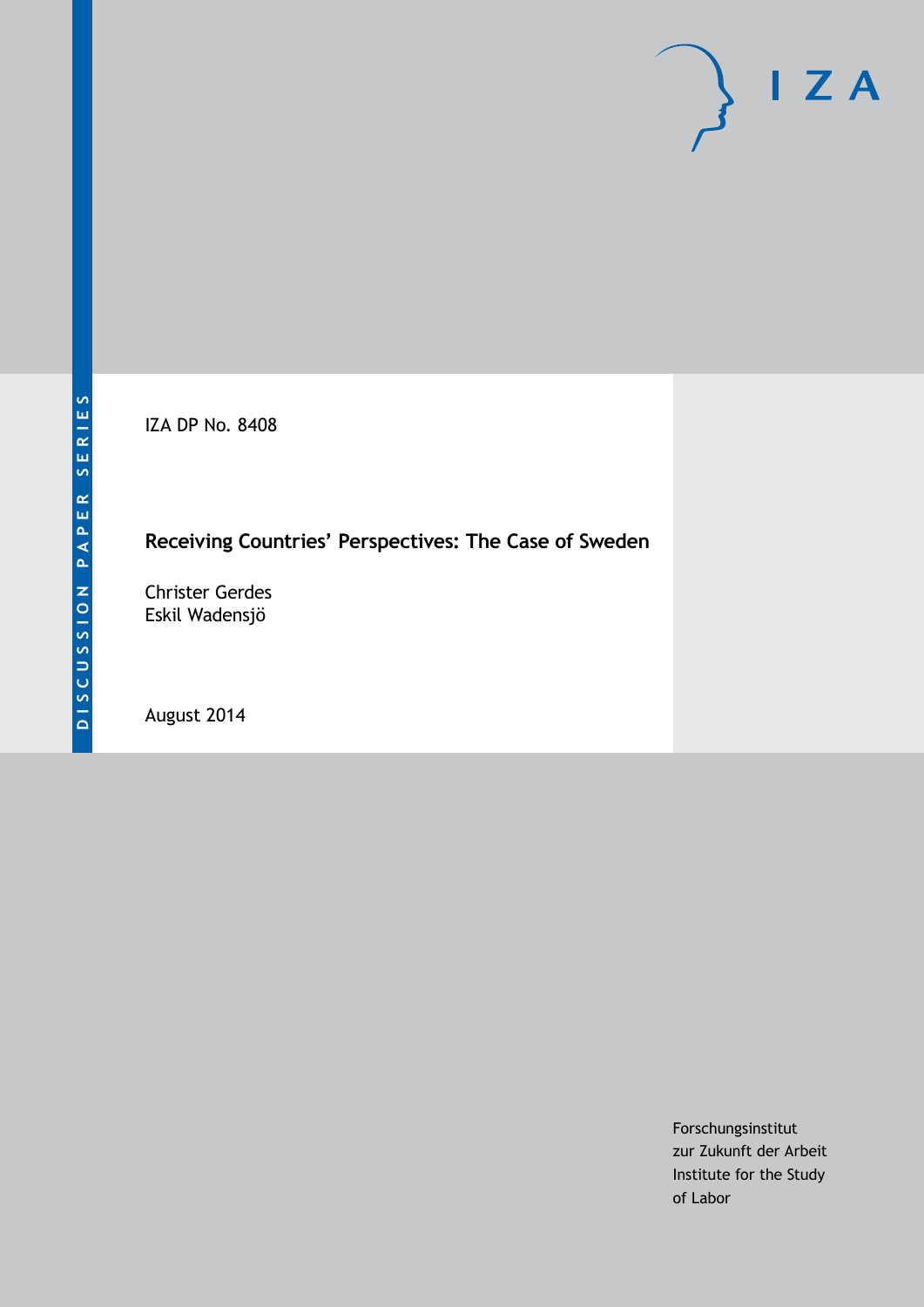# **Receiving Countries' Perspectives: The Case of Sweden**

### **Christer Gerdes**

*SOFI, Stockholm University and IZA*

### **Eskil Wadensjö**

*SOFI, Stockholm University and IZA*

Discussion Paper No. 8408 August 2014

IZA

P.O. Box 7240 53072 Bonn **Germany** 

Phone: +49-228-3894-0 Fax: +49-228-3894-180 E-mail: [iza@iza.org](mailto:iza@iza.org)

Any opinions expressed here are those of the author(s) and not those of IZA. Research published in this series may include views on policy, but the institute itself takes no institutional policy positions. The IZA research network is committed to the IZA Guiding Principles of Research Integrity.

The Institute for the Study of Labor (IZA) in Bonn is a local and virtual international research center and a place of communication between science, politics and business. IZA is an independent nonprofit organization supported by Deutsche Post Foundation. The center is associated with the University of Bonn and offers a stimulating research environment through its international network, workshops and conferences, data service, project support, research visits and doctoral program. IZA engages in (i) original and internationally competitive research in all fields of labor economics, (ii) development of policy concepts, and (iii) dissemination of research results and concepts to the interested public.

<span id="page-1-0"></span>IZA Discussion Papers often represent preliminary work and are circulated to encourage discussion. Citation of such a paper should account for its provisional character. A revised version may be available directly from the author.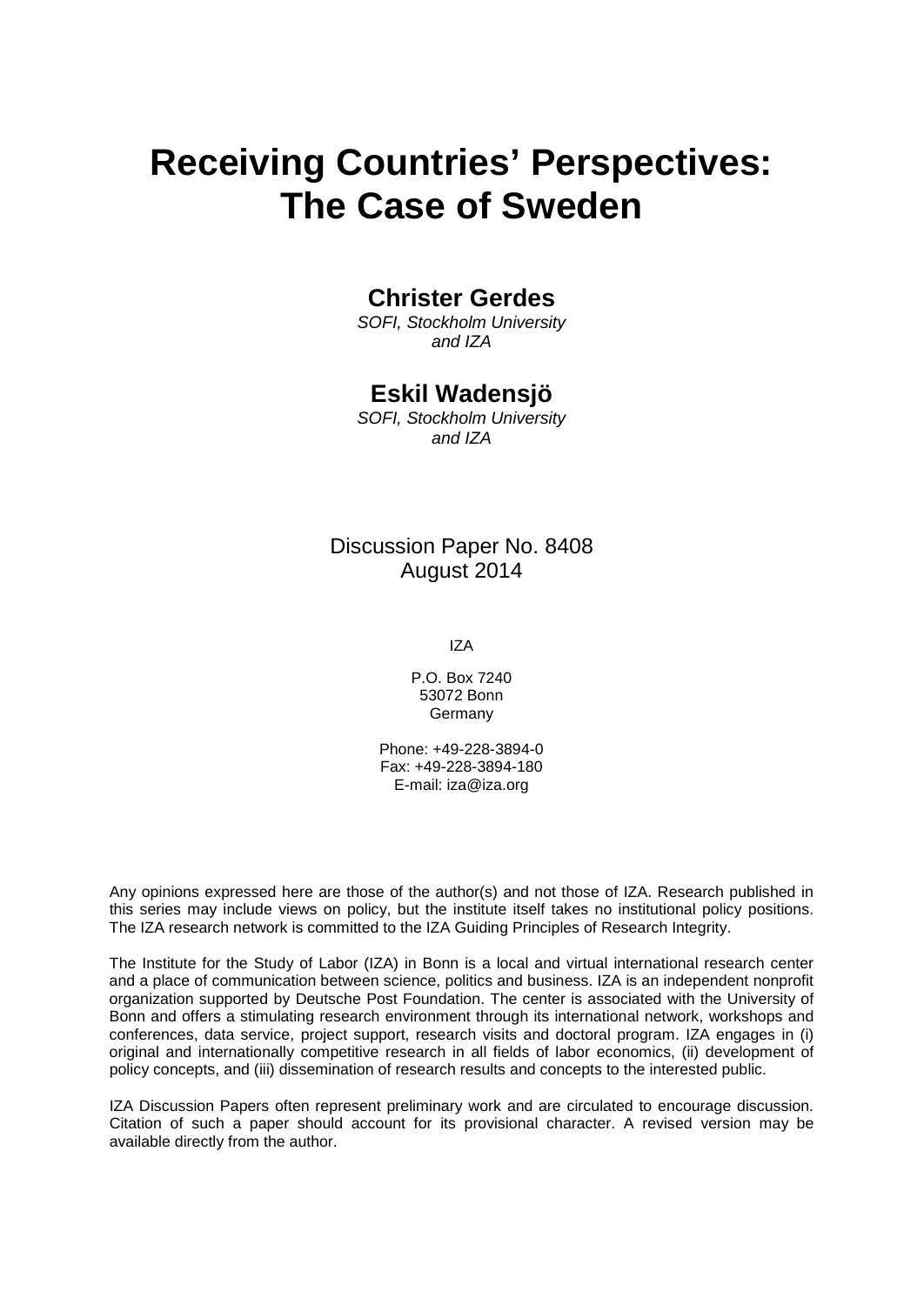IZA Discussion Paper No. 8408 August 2014

### **ABSTRACT**

## **Receiving Countries' Perspectives: The Case of Sweden[1](#page-1-0)**

Sweden has made its labour market more open for labour immigration since the mid1990s: becoming member of the common labour market of EES/EU in 1994, no transitional rules introduced at the enlargement of European Union in 2004 and 2007, and opening up for labour migration from non-EES/EU countries in December 2008. The changes have led to increased labour immigration. The labour immigration expanded for example after the enlargement in 2004 but not so much as in for example the United Kingdom and Ireland. Other forms of immigration have been more important. On the other hand, the migration has been rather stable in the years after the crisis in 2008. The main explanation is most likely that the recession in Sweden was only for one year, 2009, and that it was concentrated to some parts of the manufacturing industry where few migrant workers were employed. If the present EMU crisis is spreading to Sweden the result may of course be different.

JEL Classification: F22, J15, J31, J61

Keywords: immigration, wages, EU enlargement, Sweden

Corresponding author:

Eskil Wadensjö Swedish Institute for Social Research University of Stockholm SE-106 91 Stockholm Sweden E-mail: [Eskil.Wadensjo@sofi.su.se](mailto:Eskil.Wadensjo@sofi.su.se)

<sup>1</sup> Chapter for the book *Migration, Crisis, and Adjustment in an Enlarged E(M)U*. The authors thank the anonymous referee as well as the editors of this volume and Per Lundborg for providing a number of suggestions that helped to improve the chapter significantly. We will also thank SIEPS for economic support making it possible to access the register data used in this chapter. We remain responsible for any mistakes still present.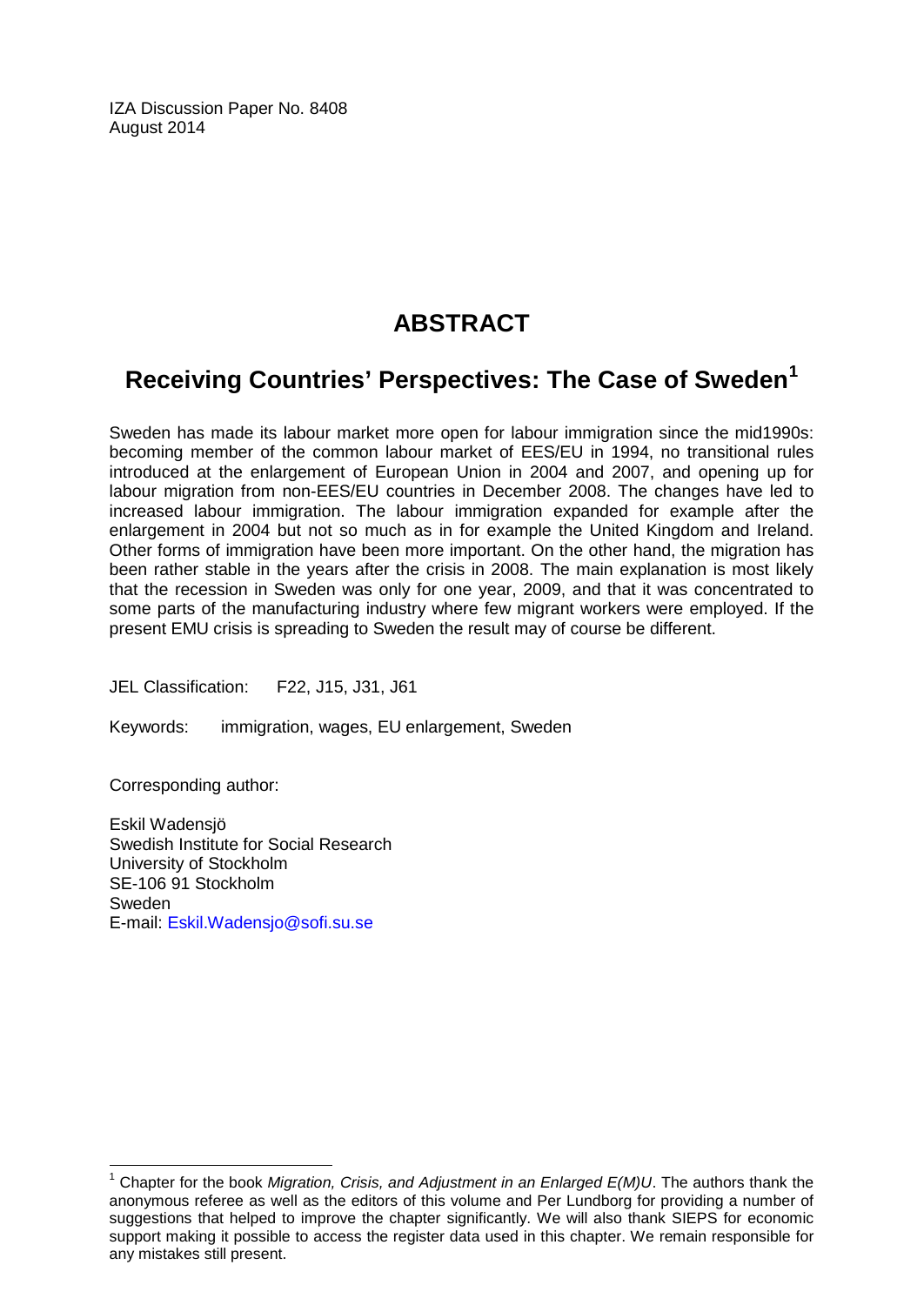#### **1. Introduction: Sweden and labour migration**

Sweden's immigration policy has changed drastically on several occasions over time.<sup>2</sup> Immigration policy was very liberal from the 1860s until WW1, with no requirements regarding passports, visas or work permits, although international migration mainly involved emigration during this period in the context of Sweden, with wages lower than in neighbouring countries. The policy changed in 1914 after the start of WW1, and the controls became gradually more stringent during the war, with a work permit compulsory and difficult to attain for those who wanted to move to Sweden for work. While the immigration regulation remained after the war, the requirements for those coming from other Nordic countries were made slightly less stringent. The work permit requirement in the interwar-period was motivated by the high unemployment rate, based upon the notion that jobs should be reserved for natives.

The policy once again changed during WW2, in a less restrictive direction. Many refugees arrived to Sweden from neighbouring countries and the work permit requirement was abolished for citizens of the other Nordic countries from 1 October 1943. Following the end of the war, the Swedish economy experienced a period of very fast growth, with excess demand for labour. Employers and the governmental labour market administration (called Arbetsmarknadskommissionen up to 1948, before subsequently being reorganized and renamed Arbetsmarknadsstyrelsen) started to recruit workers from outside Sweden. The Nordic labour market was further developed, and the Common Nordic Labour Market was established in 1954 (negotiations were underway already and almost completed in 1939, yet were interrupted by the war). The period from the 1940s until the early 1970s was

<span id="page-3-0"></span><sup>&</sup>lt;sup>2</sup> See Boguslaw (2012) for a detailed presentation of the development of the Swedish immigration policy and Wadensjö (2012) for a presentation of some of the important changes in the  $20^{th}$  century.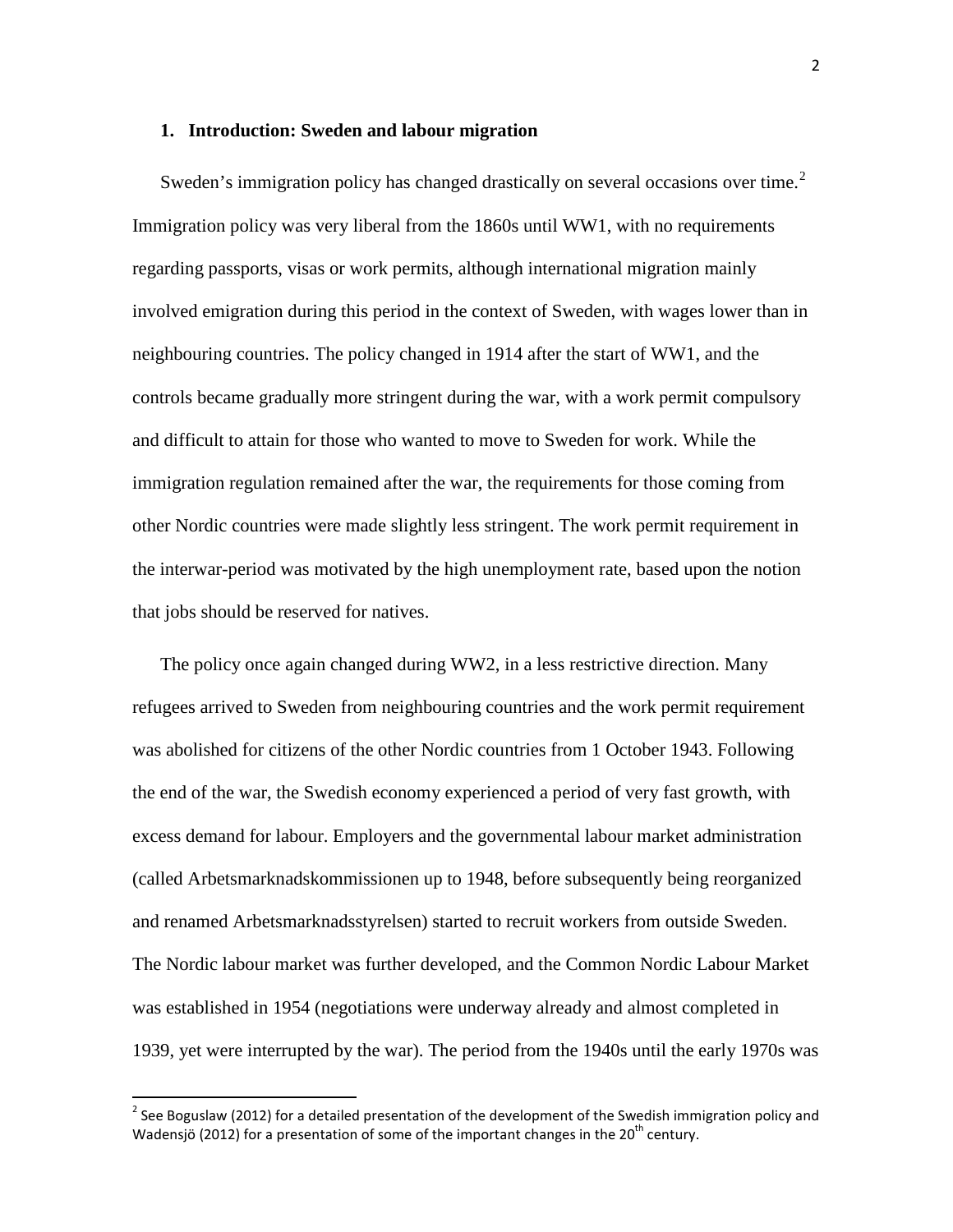characterized by large-scale labour immigration to Sweden from the other Nordic countries, particularly Finland, as well as Southern Europe and Turkey. However, this period of easy access to the Swedish labour market ended in the late-1960s and early-1970s with the gradual introduction of a more strict work permit legislation and implementation, within which the trade unions played an active role. While the Common Nordic Labour Market remained, the wage differentials between the Nordic countries declined and Sweden became less attractive as a country of destination for those seeking jobs in neighbouring countries. $3$ 

A period of mainly refugee and family-related migration followed from the 1970s onwards, and while this migration continues at present, labour migration has also become gradually more important again since the mid-1990s. The first of several institutional changes involved Sweden becoming a member of the EES in 1994 and EU in 1995, leading to increased migration from other EU countries to Sweden (especially Germany, the Netherlands and the United Kingdom). Moreover, a second step was the enlargement of EU in 2004, with Sweden the only country not to have introduced any transitional rules when EU gained new member states from 1 May 2004 (Ireland and the United Kingdom introduced only minor ones).[4](#page-4-0) The third step was the enlargement of EU from 1 January 2007, with some people worrying about the effects of the EU labour market enlargement on public finances. The concept of "social tourism" was launched in the debate regarding the 2004 enlargement, before the decision was taken by the *Riksdag* (the Swedish Parliament) that no transitional rules should be introduced. However, studies showed that the "social tourists" did not arrive, and few of the new immigrants received income transfers. These

<span id="page-4-1"></span><sup>&</sup>lt;sup>3</sup> See Pedersen, Røed and Wadensjö (2008) for a study of the first 50 years of the Common Nordic Labour Market.

<span id="page-4-0"></span> $<sup>4</sup>$  See Doyle, Hughes and Wadensiö (2006) for the political process leading to the decision of no transitional</sup> rules.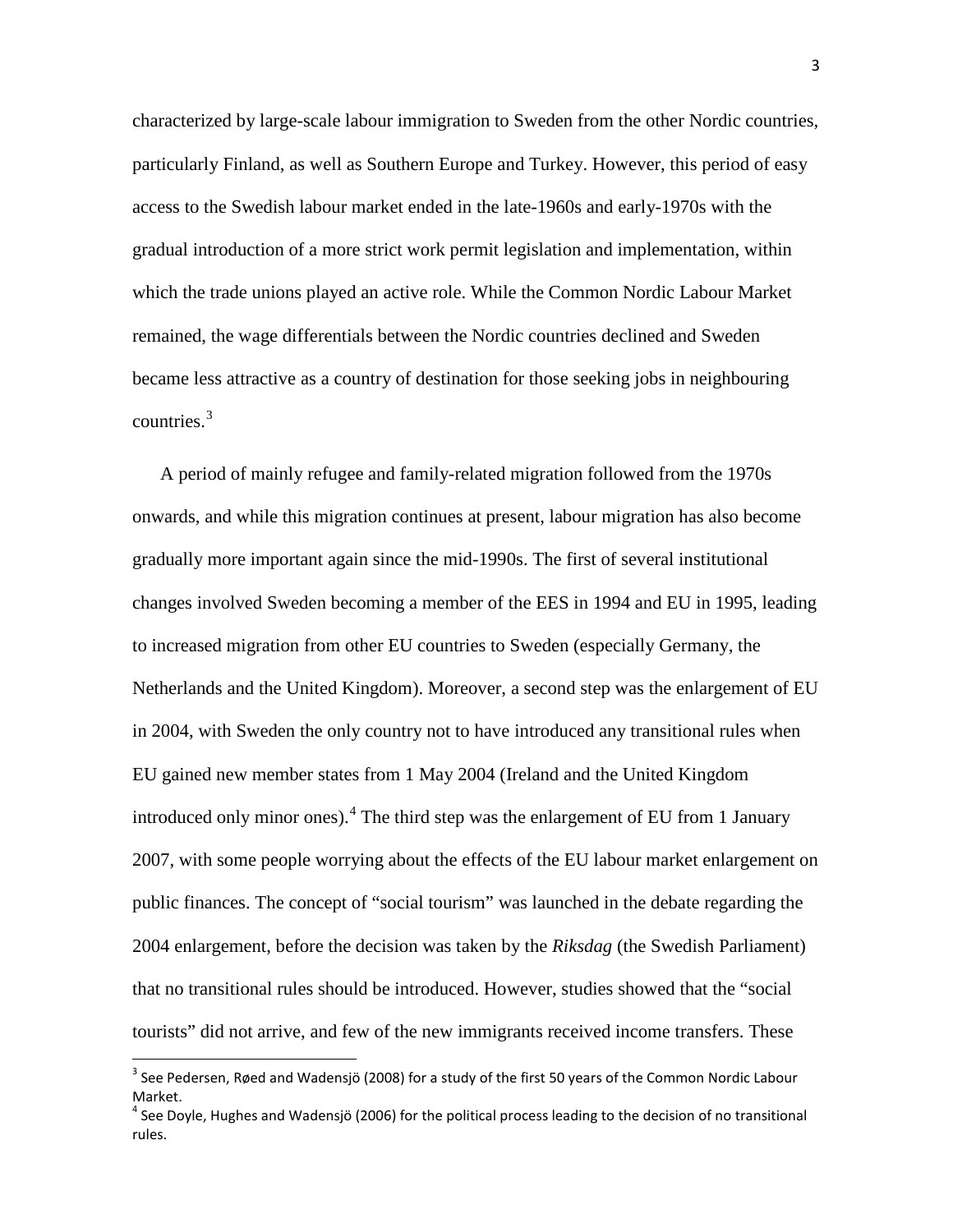results probably contributed to a more positive attitude towards labour migration in Sweden. The same decision, namely no transitional rules, was taken when Bulgaria and Romania became members of EU from 1 January 2007.

A fourth step to a more open labour market in Sweden followed a governmental report, with a new policy regarding labour immigration from countries outside the EEA was decided on by the *Riksdag* in November 2008. Labour immigration from countries outside the EES was deregulated from 15 December 2008, and the only requirement for a work permit was a job offer with either a wage according to a collective agreement or on the same level as collective agreements in the industry. Unions are asked to provide their view about the working conditions, including the wage bid, before the Swedish Migration Authority decides whether to grant a work permit, but the unions cannot block the Authority's decision. This differs from the procedure during the period of mass labour immigration in the 1960s, when the unions had a veto right (yet was seldom used until the late-1960s). While a considerable expansion of labour immigration from outside EU was expected, the recession that started in the autumn of 2008 probably lead to a smaller immigration flow than would have otherwise occurred. Nonetheless, more than 10,000 work permits were granted per year during 2009–2012, while 16,543 work permits were granted in 2012. Two types of work permits dominate: highly skilled (IT-specialists, engineers, technicians, etc.), many of them from India and China, and unskilled workers, mainly from different Asian countries, but also Ukraine (typically for seasonal work in agriculture). We will return to the economic crisis and its effects on migration later in this chapter.

4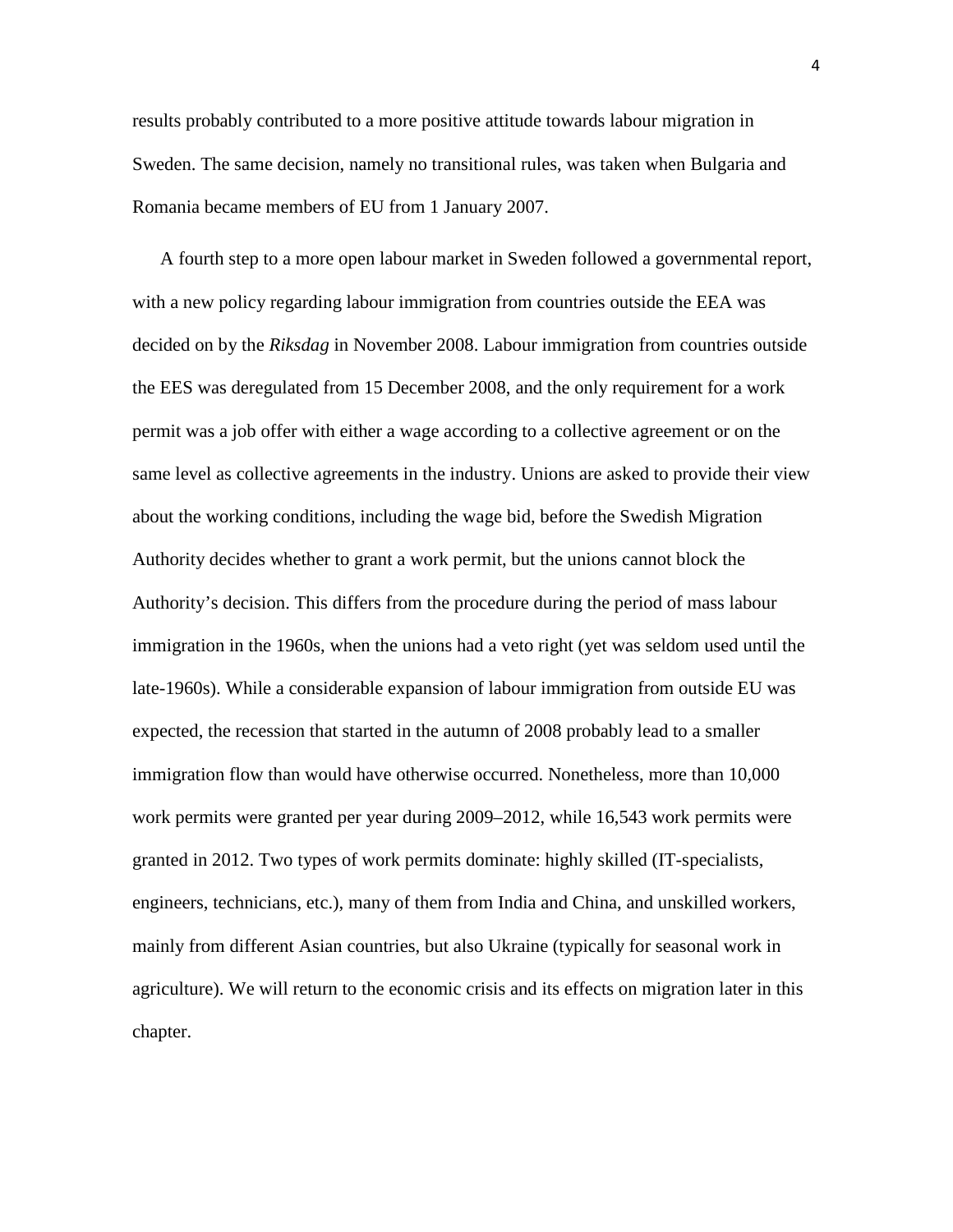# **2. The development of labour migration from the new EU member countries after 2004[5](#page-4-1)**

The development of immigration from the twelve new member states is shown in table 1,<sup>[6](#page-6-0)</sup> highlighting that migration from most of the EU10 countries increased from 2004 onwards. The exceptions are the two Mediterranean countries of Cyprus and Malta, with very low emigration to Sweden both before and after 1 May 2004. The immigration from EU10 to Sweden is dominated by migration from Poland, while the Baltic States and Hungary are the other most important countries of origin. Many immigrants from Estonia, Hungary and Poland had already migrated to and lived in Sweden prior to 2004, with most of them having arrived as refugees. Indeed, the earlier migrants may have contributed to many new migrants arriving from those countries, in a network effect.

The crisis that started in 2008 was followed by a decline in immigration from Poland, but the immigration from the Baltic States increased. The unemployment increased much more in those countries than in Sweden, and there were still job vacancies in Sweden, and particularly in the Stockholm area.

Even if migration from the EU10 countries increased from 2004 onwards, the migration from those countries to Ireland and the UK, the other two countries which in practice had no transitional rules, was much larger. Reasons for this might be that those emigrating from EU10 countries were fluent in English to some degree, as well as a higher demand for labour in those countries, especially in low-wage sectors. The unions in Sweden have

<span id="page-6-1"></span><span id="page-6-0"></span><sup>&</sup>lt;sup>5</sup> The information in this paper is updated with four years compared to Gerdes and Wadensjö (2008, 2009).  $6$  It is possible to present information on the migration flows according to country of birth, country of citizenship or country of arrival and departure. The tables presented here are based on country of birth. The differences between the different legal statuses are small. One example: The number of immigrants born in Poland was 4500 in 2011 and the number of immigrants with Polish citizenship was 4403 the same year. The corresponding numbers for emigration were 1530 for Polish born and 1395 Polish citizens.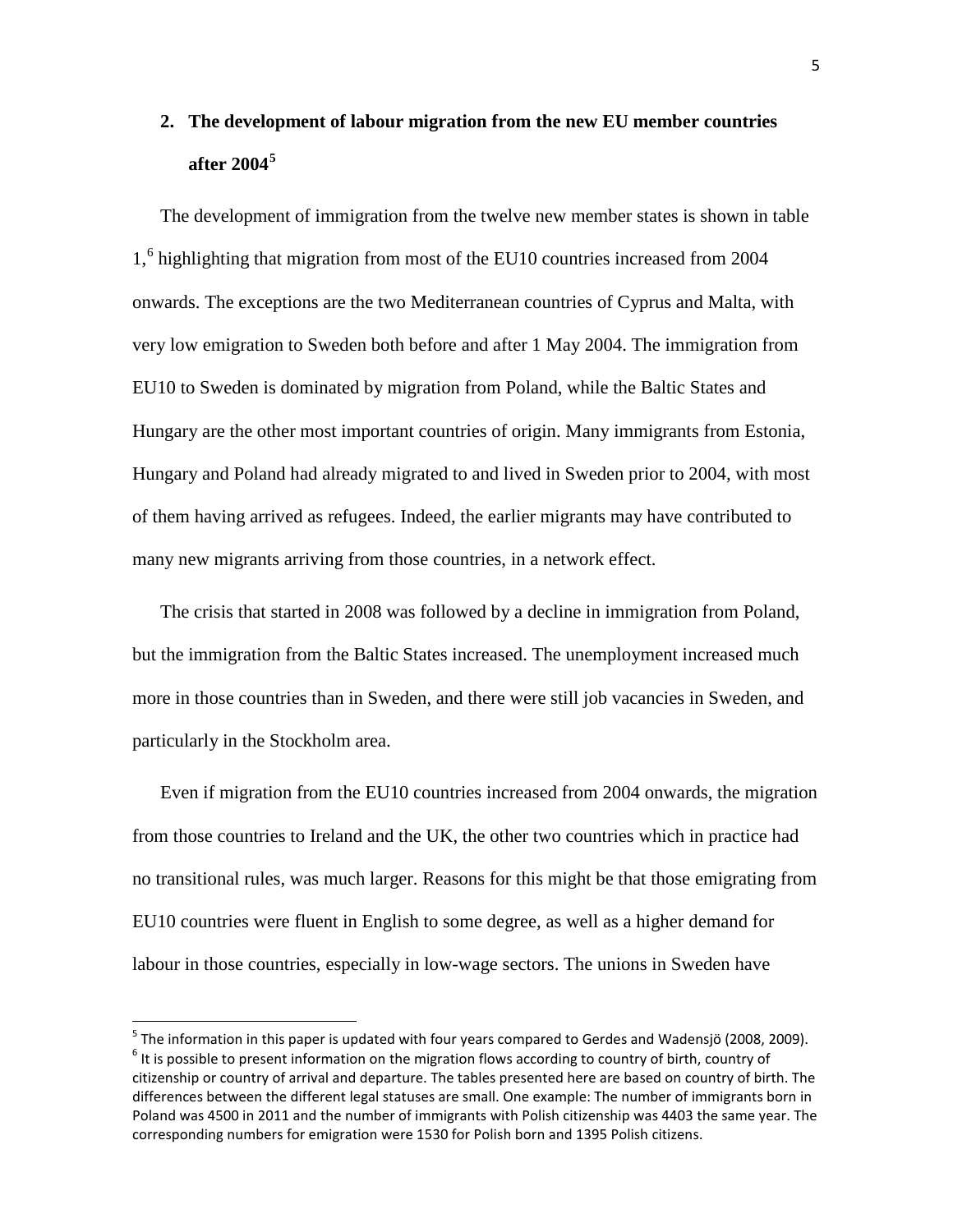successfully implemented a high minimum wage according to agreements leading to an elimination of low wage jobs. It should be mentioned that migration also increased from those countries to those with transitional rules, such as Denmark and Germany, and also to Norway, which is a member of EES (even if not of the EU).

Immigration from Bulgaria and Romania increased between 2006 and 2007 following their entrance as members of the EU, although the increase was not very large. Migration declined in 2008 and 2009 and continued at a lower level than in 2007 in both 2010 and 2011. The drop in migration between 2007 and 2008 is most likely a result of the 2008 economic crisis, yet it may be partly a result of a number of immigrants who had already been in Sweden for some time choosing to register as living there in 2007, when they were able to receive a permit due to the EU enlargement.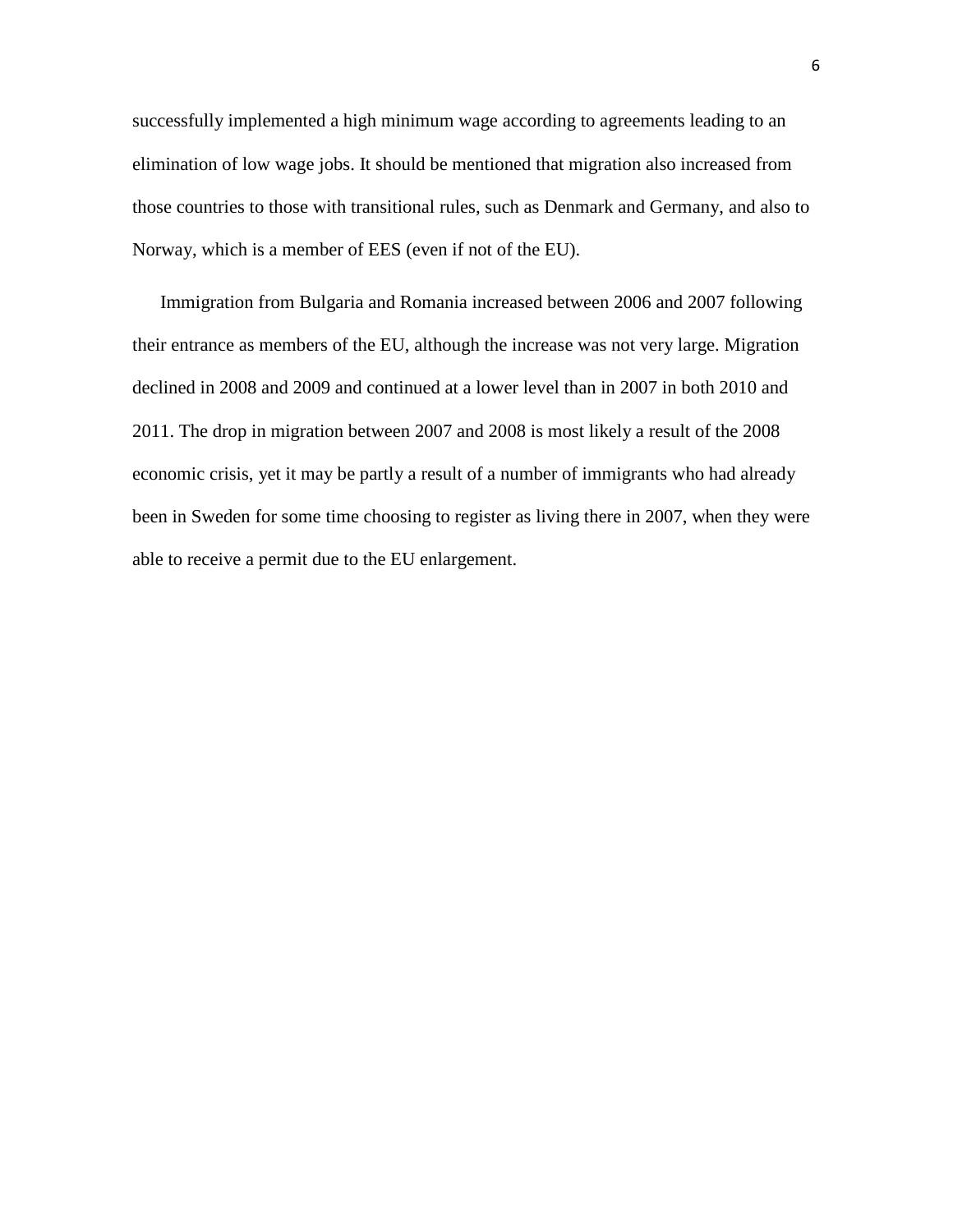| Country   |       | Year            |      |                |                 |                |                 |      |                |                |      |                 |      |
|-----------|-------|-----------------|------|----------------|-----------------|----------------|-----------------|------|----------------|----------------|------|-----------------|------|
|           |       | 2000            | 2001 | 2002           | 2003            | 2004           | 2005            | 2006 | 2007           | 2008           | 2009 | 2010            | 2011 |
| Cyprus    | Men   | 9               | 4    | 10             | 11              | 13             | 9               | 25   | 23             | 31             | 14   | 13              | 24   |
|           | Women | 1               | 3    | 10             | $\overline{7}$  | 10             | 5               | 11   | 21             | 18             | 9    | 13              | 14   |
| Czech R.  | Men   | $\overline{34}$ | 38   | 58             | $\overline{50}$ | 47             | $\overline{55}$ | 85   | 109            | 166            | 101  | $\overline{83}$ | 101  |
|           | Women | 45              | 47   | 47             | 46              | 52             | 55              | 83   | 98             | 112            | 89   | 80              | 93   |
| Estonia   | Men   | 80              | 78   | 101            | 76              | 151            | 147             | 173  | 179            | 179            | 285  | 286             | 249  |
|           | Women | 194             | 204  | 218            | 215             | 246            | 247             | 246  | 262            | 219            | 279  | 226             | 279  |
| Hungary   | Men   | 73              | 87   | 111            | 75              | 97             | 125             | 255  | 423            | 567            | 470  | 435             | 390  |
|           | Women | 96              | 108  | 134            | 118             | 149            | 167             | 232  | 361            | 432            | 417  | 345             | 328  |
| Latvia    | Men   | 47              | 59   | 53             | 48              | 61             | 93              | 149  | 128            | 164            | 423  | 386             | 377  |
|           | Women | 118             | 100  | 114            | 114             | 136            | 139             | 210  | 198            | 221            | 475  | 373             | 410  |
| Lithuania | Men   | 47              | 71   | 74             | 63              | 177            | 332             | 419  | 470            | 452            | 643  | 747             | 705  |
|           | Women | 89              | 136  | 170            | 154             | 250            | 327             | 430  | 403            | 411            | 515  | 600             | 621  |
| Malta     | Men   | 3               | 4    | 5              | 3               | $\overline{2}$ | 2               | 7    | 5              | 7              | 8    | 8               | 10   |
|           | Women | $\Omega$        | 3    | 3              | $\overline{2}$  | $\overline{4}$ | $\overline{4}$  | 4    | $\overline{2}$ | $\overline{c}$ | 11   | $\overline{7}$  | 6    |
| Poland    | Men   | 287             | 369  | 468            | 445             | 1155           | 1799            | 3464 | 4273           | 3881           | 2808 | 2548            | 2435 |
|           | Women | 471             | 561  | 727            | 698             | 1397           | 1726            | 2978 | 3344           | 3210           | 2453 | 1969            | 2065 |
| Slovakia  | Men   | 24              | 25   | 36             | 16              | 37             | 34              | 49   | 90             | 107            | 107  | 138             | 91   |
|           | Women | 34              | 24   | 35             | 30              | 69             | 58              | 88   | 74             | 94             | 114  | 99              | 62   |
| Slovenia  | Men   | 10              | 7    | $\overline{4}$ | 10              | 10             | 15              | 21   | 23             | 39             | 31   | 22              | 37   |
|           | Women | 8               | 20   | 10             | 10              | 14             | 15              | 24   | 30             | 21             | 18   | 18              | 25   |
|           |       |                 |      |                |                 |                |                 |      |                |                |      |                 |      |
| Bulgaria  | Men   | 65              | 67   | 69             | 77              | 56             | 52              | 60   | 662            | 546            | 394  | 339             | 301  |
|           | Women | 75              | 74   | 102            | 104             | 83             | 62              | 77   | 409            | 323            | 306  | 252             | 254  |
| Romania   | Men   | 126             | 129  | 150            | 142             | 126            | 154             | 172  | 1511           | 1441           | 1004 | 963             | 1096 |
|           | Women | 217             | 213  | 262            | 241             | 209            | 261             | 250  | 1121           | 1154           | 872  | 817             | 874  |

Table 1. Immigration to Sweden of people born in the new EU countries 2000–2011

Source: Statistics Sweden.

The corresponding figures for emigration from Sweden are presented in table 2. Emigration is much smaller than immigration, although it increased over time, mainly as a result of a larger immigrant population. Many do not deregister when they leave Sweden with the intention of later returning, in order to avoid unnecessary complications when registering anew. This means that emigration is underestimated (and/or the registration of emigration is delayed) and the immigrant population is thus overestimated. Interestingly, Polish migration to Sweden exhibits a rather positive selectivity index, meaning that among the other receiving countries migrants from Poland to Sweden were relatively likely to return to Poland. See Chapter on Poland, THIS VOLUME.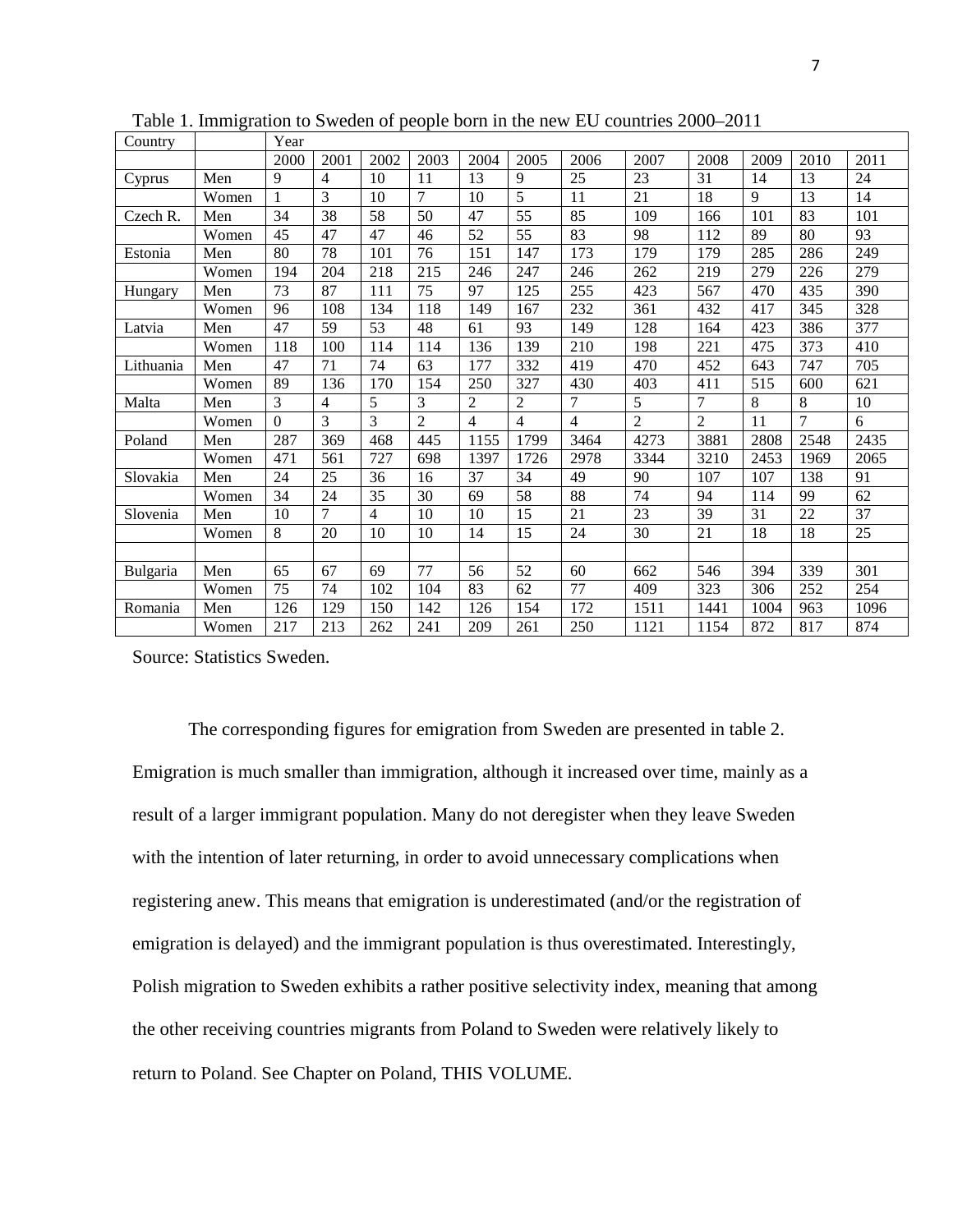It is also important to acknowledge when studying the statistics that a person should only be registered as an immigrant if the intention is to stay for at least one year. This means that those coming as seasonal workers or for shorter work periods are not included in the population statistics. People come to Sweden for shorter stays for various reasons; for instance, a person who stays in Sweden for a period of less than six months only has to pay income tax at a low rate in Sweden. Rather, they have to pay income taxes in the home country, which in most cases means a lower combined tax rate. This clearly provides an incentive for those immigrating for work spells in Sweden of less than six months (less than 180 days).

A rather common phenomenon is the employment of so-called posted workers, who work in Sweden yet are employed by an employer in another country, often one of the new EU member countries.[7](#page-6-1) This is more common in some other countries such as Norway.

<span id="page-9-0"></span> $<sup>7</sup>$  See OECD (2011).</sup>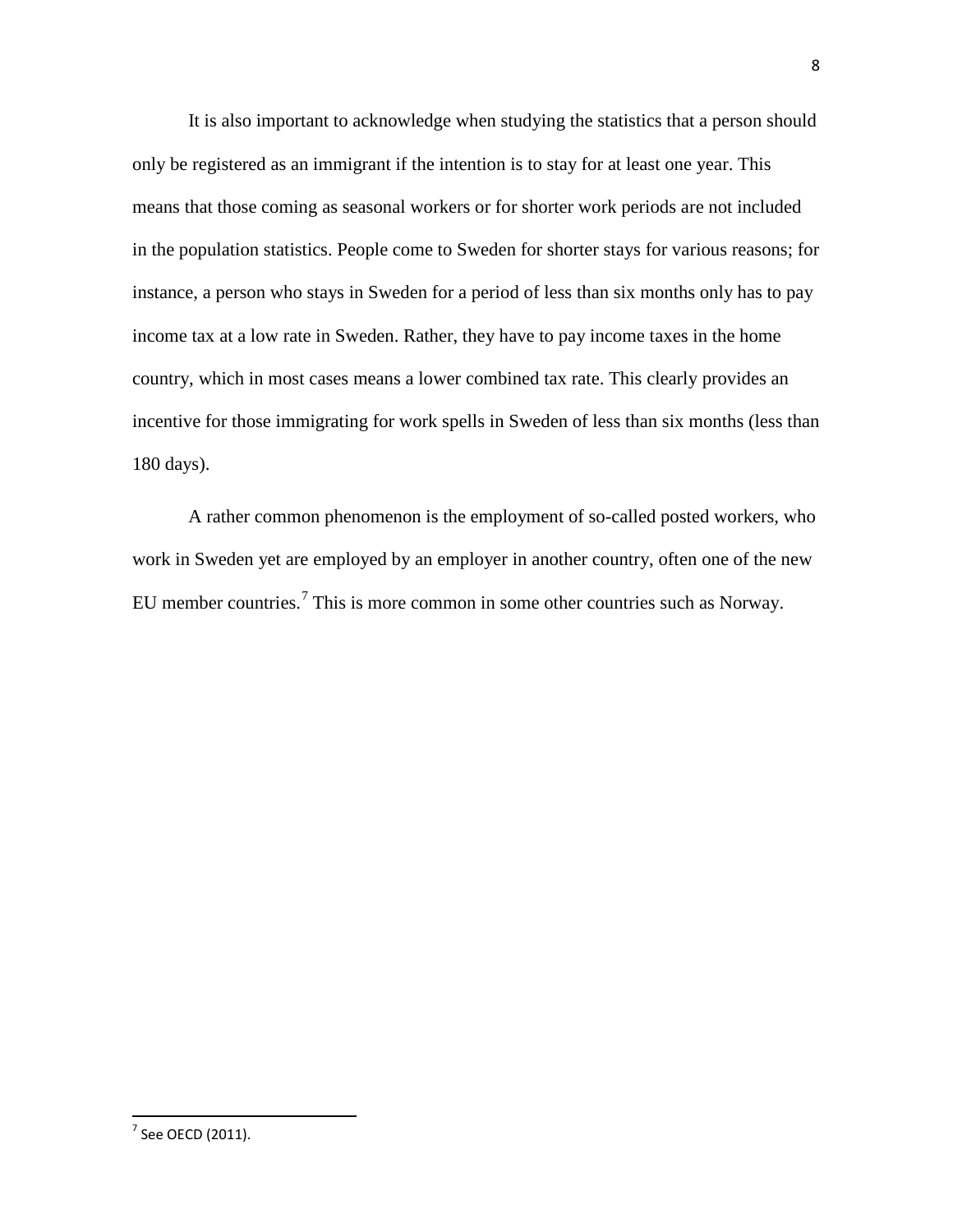| Country   |       | Year           |                |                |          |          |                |                 |      |                |                |                |                 |
|-----------|-------|----------------|----------------|----------------|----------|----------|----------------|-----------------|------|----------------|----------------|----------------|-----------------|
|           |       | 2000           | 2001           | 2002           | 2003     | 2004     | 2005           | 2006            | 2007 | 2008           | 2009           | 2010           | 2011            |
| Cyprus    | Men   | 19             | 12             | 12             | 14       | 10       | 12             | 11              | 15   | 6              | 10             | 6              | 12              |
|           | Women | 6              | $\overline{2}$ | 3              | 8        | 5        | 6              | 7               | 8    | $\overline{2}$ | $\overline{2}$ | $\overline{7}$ | 4               |
| Czech R.  | Men   | $\overline{7}$ | 8              | 15             | 18       | 31       | 29             | $\overline{27}$ | 33   | 41             | 20             | 22             | $\overline{75}$ |
|           | Women | 8              | 14             | 17             | 17       | 23       | 26             | 24              | 32   | 29             | 23             | 29             | 31              |
| Estonia   | Men   | 23             | 31             | 27             | 36       | 50       | 54             | 49              | 56   | 73             | 49             | 95             | 87              |
|           | Women | 27             | 34             | 45             | 39       | 58       | 70             | 76              | 95   | 64             | 52             | 82             | 102             |
| Hungary   | Men   | 89             | 55             | 74             | 66       | 84       | 88             | 93              | 114  | 128            | 115            | 181            | 216             |
|           | Women | 66             | 67             | 74             | 81       | 81       | 79             | 84              | 100  | 97             | 84             | 151            | 167             |
| Latvia    | Men   | 10             | 27             | 20             | 21       | 19       | 22             | 29              | 46   | 47             | 46             | 65             | 61              |
|           | Women | 10             | 18             | 16             | 24       | 23       | 22             | 33              | 63   | 55             | 27             | 79             | 64              |
| Lithuania | Men   | 8              | 30             | 12             | 19       | 26       | 20             | 41              | 63   | 91             | 72             | 102            | 119             |
|           | Women | 7              | 13             | 3              | 28       | 29       | 16             | 49              | 58   | 60             | 49             | 70             | 96              |
| Malta     | Men   | $\theta$       | 1              |                | 4        |          | 1              | 4               | 3    | $\overline{c}$ | 2              | 8              | 6               |
|           | Women | $\mathfrak{D}$ | 3              | $\overline{2}$ | $\Omega$ | $\Omega$ | $\overline{2}$ | $\overline{7}$  |      | $\overline{2}$ | $\overline{2}$ | $\overline{2}$ | 5               |
| Poland    | Men   | 100            | 117            | 103            | 131      | 159      | 182            | 245             | 454  | 637            | 731            | 842            | 946             |
|           | Women | 143            | 143            | 148            | 200      | 192      | 252            | 322             | 385  | 472            | 482            | 589            | 584             |
| Slovakia  | Men   | 1              | 7              | $\overline{4}$ | 5        | 9        | 8              | 14              | 12   | 32             | 33             | 45             | 56              |
|           | Women | $\theta$       | 8              | 5              | 6        | 10       | 12             | 17              | 26   | 30             | 34             | 37             | 48              |
| Slovenia  | Men   | 2              | 2              | $\overline{2}$ | 6        | 3        | 4              | 8               | 4    | 8              | 7              | 10             | 19              |
|           | Women | 3              | 4              | $\mathbf{2}$   | 1        | 3        | 7              | 7               | 9    | 7              | 13             | 9              | 6               |
|           |       |                |                |                |          |          |                |                 |      |                |                |                |                 |
| Bulgaria  | Men   | 19             | 20             | 19             | 32       | 23       | 18             | 32              | 47   | 96             | 100            | 100            | 135             |
|           | Women | 19             | 18             | 12             | 34       | 24       | 16             | 28              | 48   | 64             | 53             | 70             | 89              |
| Romania   | Men   | 42             | 41             | 53             | 51       | 65       | 59             | 87              | 146  | 225            | 354            | 290            | 388             |
|           | Women | 44             | 55             | 66             | 69       | 61       | 59             | 89              | 96   | 160            | 251            | 208            | 247             |

Table 2. Emigration from Sweden of people born in the new EU countries 2000–2011

Source: Statistics Sweden.

Immigration numbers larger than emigration leads to an increased immigrant population. As shown in table 3, many immigrants from the new EU-member states already lived in Sweden prior to the EU enlargement in 2004, mainly due to earlier refugee flows from Estonia (in the 1940s), Hungary (in the 1950s) and Poland (in the 1960s and 1980s). Many refugees also arrived from Czechoslovakia in the 1960s, although given that it has not been possible to divide those immigrants between the Czech Republic and Slovakia they are not included in the table. Those who were born in Poland represent the largest group of foreign born from a EU12-country. Poland is the only EU12 country among the top ten countries of origin in Sweden (Poland is number three after Finland and Iraq). Second most highest number of persons from EU12 countries that arrived in Sweden come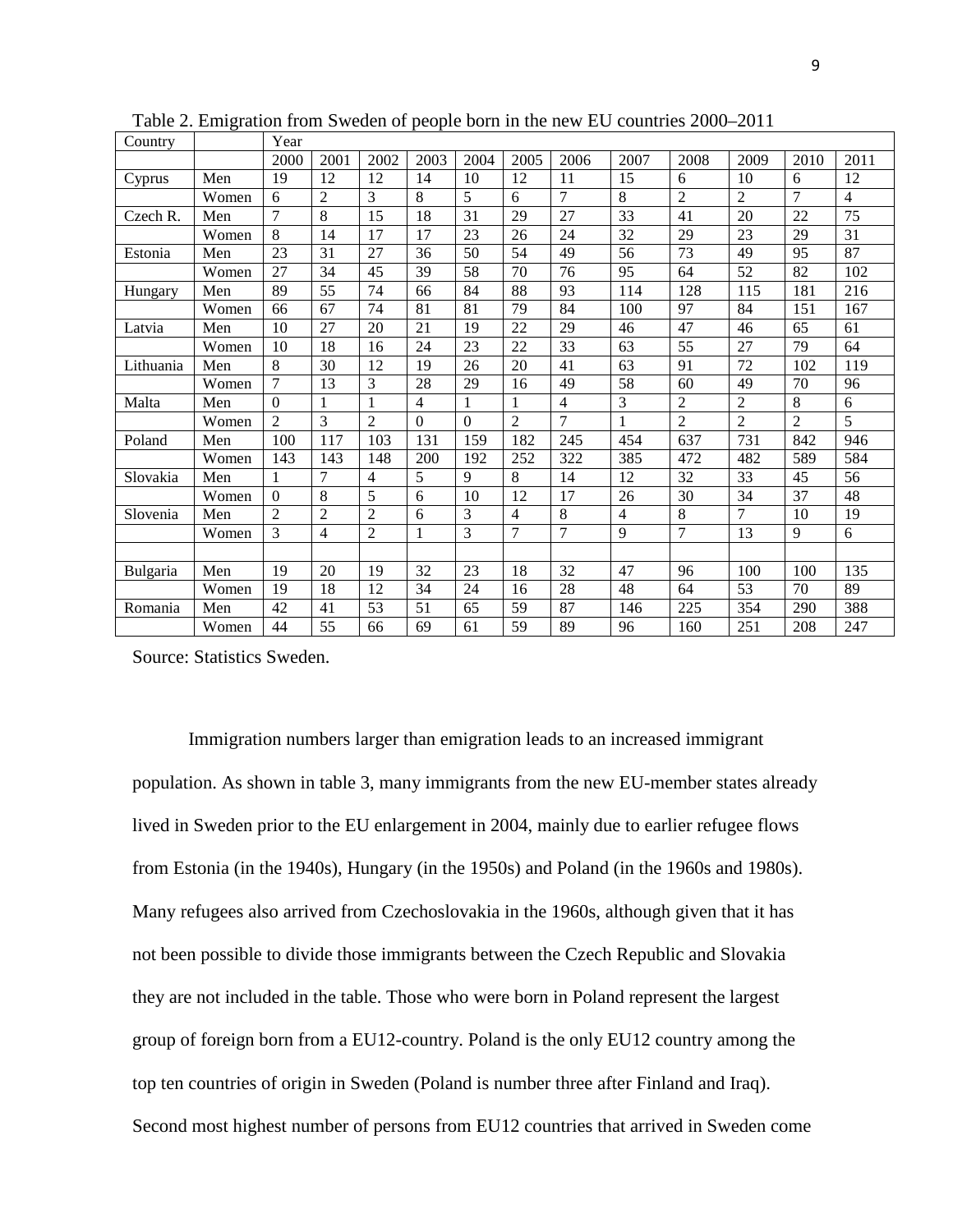from Romania, with numbers of Romanians in Sweden stable up to 2007, before gradually

increasing after Romania became an EU member in 2007.

| Country   |       | Year  |       |       |       |       |       |       |       |       |       |       |       |
|-----------|-------|-------|-------|-------|-------|-------|-------|-------|-------|-------|-------|-------|-------|
|           |       | 2000  | 2001  | 2002  | 2003  | 2004  | 2005  | 2006  | 2007  | 2008  | 2009  | 2010  | 2011  |
| Cyprus    | Men   | 285   | 276   | 274   | 269   | 270   | 267   | 278   | 285   | 309   | 311   | 316   | 326   |
|           | Women | 168   | 169   | 175   | 174   | 179   | 177   | 181   | 193   | 209   | 216   | 222   | 232   |
| Czech R.  | Men   | 110   | 141   | 184   | 217   | 234   | 260   | 317   | 393   | 517   | 578   | 623   | 647   |
|           | Women | 211   | 243   | 275   | 305   | 335   | 362   | 419   | 487   | 570   | 621   | 651   | 714   |
| Estonia   | Men   | 4417  | 4310  | 4240  | 4130  | 4065  | 4014  | 3979  | 3938  | 3904  | 4012  | 4062  | 4082  |
|           | Women | 5836  | 5842  | 5839  | 5834  | 5855  | 5856  | 5841  | 5862  | 5859  | 5930  | 5948  | 6250  |
| Hungary   | Men   | 7192  | 7126  | 7052  | 6947  | 6833  | 6757  | 6798  | 6979  | 7303  | 7545  | 7656  | 7705  |
|           | Women | 6935  | 6901  | 6882  | 6847  | 6839  | 6843  | 6913  | 7078  | 7321  | 7574  | 7683  | 7736  |
| Latvia    | Men   | 930   | 928   | 930   | 933   | 951   | 991   | 1085  | 1146  | 1235  | 1588  | 1890  | 2181  |
|           | Women | 1375  | 1421  | 1491  | 1549  | 1630  | 1724  | 1869  | 1976  | 2109  | 2528  | 2796  | 3123  |
| Lithuania | Men   | 319   | 356   | 417   | 456   | 600   | 912   | 1290  | 1696  | 2058  | 2626  | 3268  | 3849  |
|           | Women | 466   | 583   | 753   | 878   | 1094  | 1403  | 1782  | 2129  | 3479  | 2946  | 3467  | 3987  |
| Malta     | Men   | 46    | 49    | 53    | 52    | 53    | 54    | 57    | 59    | 64    | 70    | 70    | 74    |
|           | Women | 41    | 41    | 42    | 44    | 48    | 50    | 47    | 47    | 47    | 56    | 60    | 61    |
| Poland    | Men   | 13814 | 13951 | 14170 | 14354 | 15227 | 16698 | 19788 | 23472 | 26588 | 28532 | 30094 | 31449 |
|           | Women | 26309 | 26555 | 26949 | 27254 | 28245 | 29505 | 31955 | 34708 | 37234 | 38986 | 40159 | 41416 |
| Slovakia  | Men   | 84    | 101   | 132   | 143   | 171   | 197   | 233   | 310   | 384   | 458   | 551   | 587   |
|           | Women | 159   | 175   | 206   | 231   | 292   | 339   | 411   | 457   | 520   | 600   | 662   | 675   |
| Slovenia  | Men   | 368   | 383   | 386   | 393   | 405   | 421   | 438   | 456   | 486   | 505   | 517   | 533   |
|           | Women | 315   | 343   | 357   | 372   | 387   | 400   | 419   | 439   | 452   | 457   | 466   | 486   |
|           |       |       |       |       |       |       |       |       |       |       |       |       |       |
| Bulgaria  | Men   | 1674  | 1718  | 1756  | 1794  | 1817  | 1838  | 1860  | 2466  | 2915  | 3209  | 3447  | 3597  |
|           | Women | 1834  | 1887  | 1968  | 2031  | 2084  | 2124  | 2161  | 2515  | 2771  | 3022  | 3205  | 3365  |
| Romania   | Men   | 5359  | 5418  | 5486  | 5532  | 5556  | 5607  | 5655  | 6979  | 8171  | 8776  | 9415  | 10104 |
|           | Women | 6417  | 6536  | 6686  | 6811  | 6980  | 7141  | 7255  | 8235  | 9181  | 9756  | 10326 | 10912 |

Table 3. Immigrants living in Sweden who were born in one of the new EU countries 2000–2011

Source: Statistics Sweden.

The decline in the first years after the enlargement and subsequent slow growth of the number of people born in Estonia in spite of the rather large emigration from this country to Sweden is due to the refugees who arrived in Sweden at the end of WW2 now being old, and therefore the mortality is high.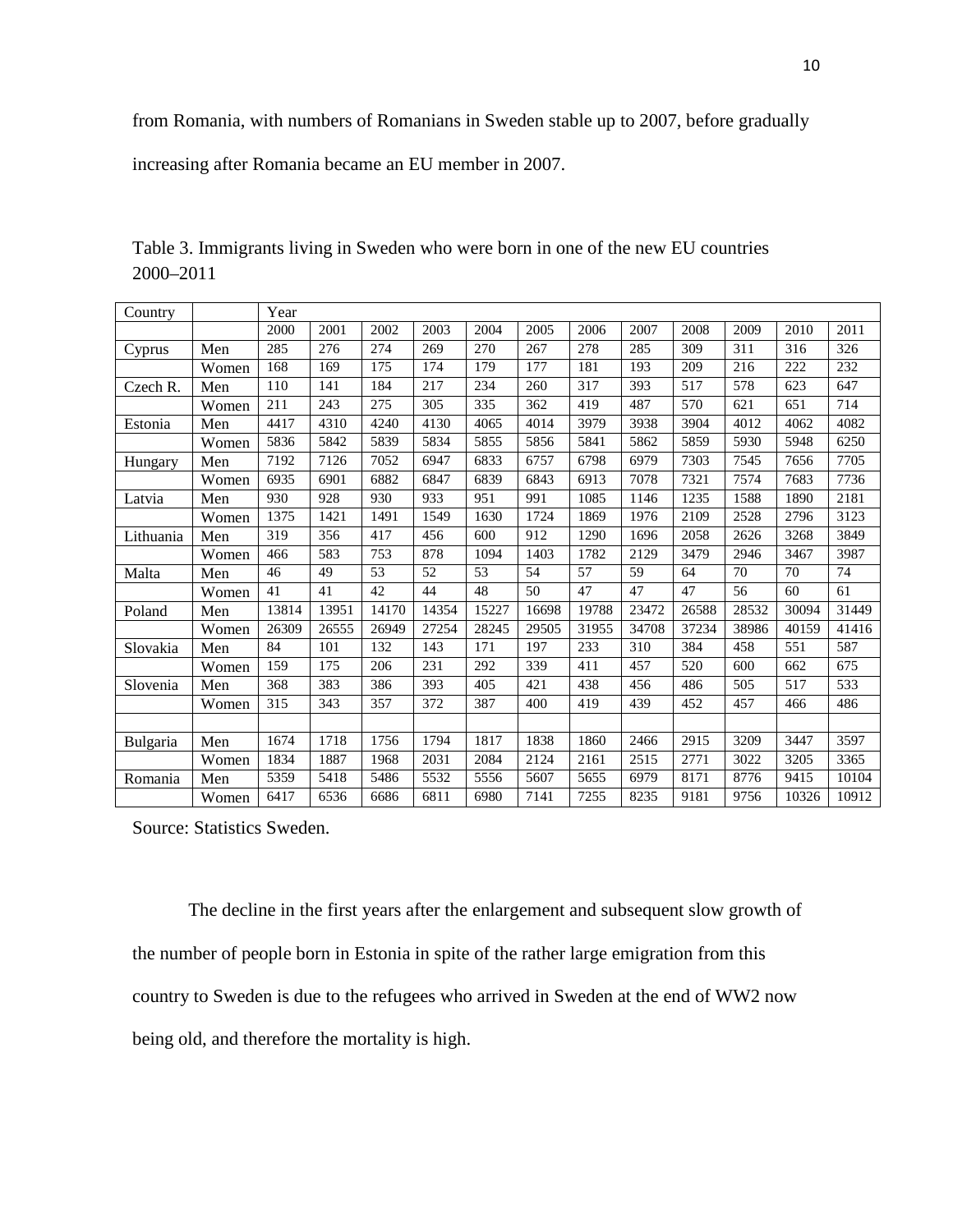Most of the migrants coming from the EU12 countries are in their twenties, with many arriving just after completing secondary or tertiary education. This means that the new migrants from those countries who are employed on average have a rather high education, higher than that of the employed who were born in Sweden. The migrants from the Baltic States more commonly have a higher education compared to most other groups in the Swedish labour market (see table 4 for details).

Only a few natives and immigrants have a very low education, i.e. primary school less than nine years. Nine (or ten) years of education as the highest level is more common among natives than immigrants, which is explained by differences in the age distribution (i.e. natives are older). On the other hand, immigrants more commonly have higher education.

Note that information on education is missing for a larger share of immigrants than for natives, particularly in respect of those who have only been in Sweden a short time. It takes some time for Statistics Sweden to gain information on education from the immigrants. Statistics Sweden sends out a schedule to all new immigrants asking questions regarding their education once a year, but not all answer and return the schedule. Information on education received by various authorities such as the Labour Market Administration are sent to Statistics Sweden, and thus the missing information share is gradually reduced; however, there remains a problem with data availability on education, especially regarding those who have recently arrived in Sweden.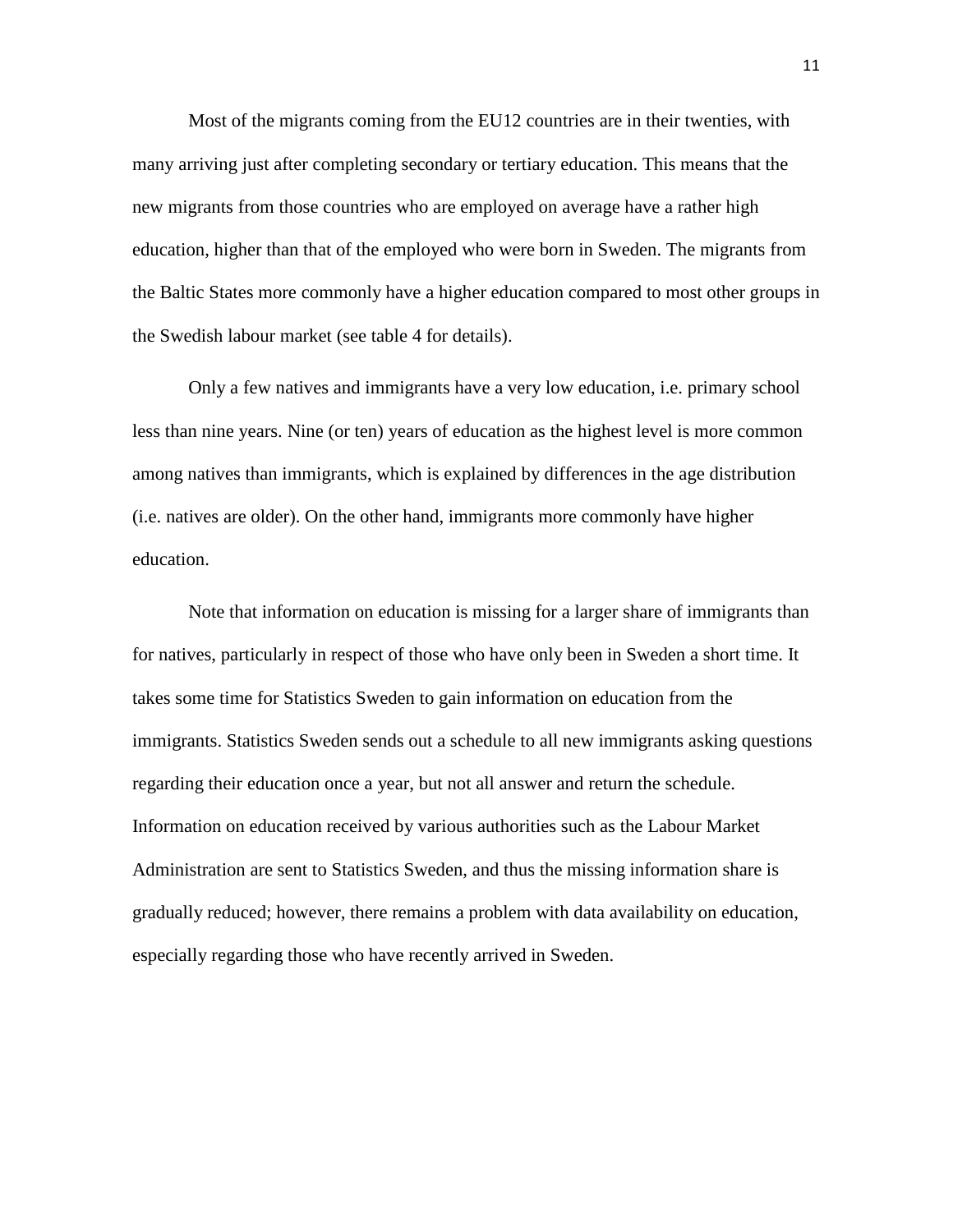| Country   | Education      |                |    |                |    |                |                |     |
|-----------|----------------|----------------|----|----------------|----|----------------|----------------|-----|
|           |                | $\overline{2}$ | 3  | $\overline{4}$ | 5  | 6              | 9              | All |
| Cyprus    | $\overline{2}$ | 6              | 40 | 6              | 35 | 3              | 9              | 100 |
| Czech R.  |                | $\overline{2}$ | 21 | 5              | 45 | 6              | 17             | 100 |
| Estonia   |                | 5              | 30 | 7              | 45 | 3              | 10             | 100 |
| Hungary   | $\overline{2}$ | 4              | 43 | 6              | 38 | 3              | 4              | 100 |
| Latvia    |                | 5              | 25 | 6              | 46 | 3              | 15             | 100 |
| Lithuania |                | 5              | 24 | 5              | 41 | 3              | 20             | 100 |
| Malta     | 8              | 10             | 42 | 8              | 28 | $\overline{2}$ | $\overline{2}$ | 100 |
| Poland    | $\overline{2}$ | 4              | 42 | 5              | 34 | $\overline{2}$ | 10             | 100 |
| Slovakia  | $\overline{2}$ | $\overline{2}$ | 26 | 3              | 46 | 10             | 11             | 100 |
| Slovenia  | 5              | 8              | 48 |                | 26 | 1              | 3              | 100 |
| Bulgaria  | 4              | 4              | 37 | $\overline{4}$ | 40 | 3              | 8              | 100 |
| Romania   | $\overline{2}$ | 5              | 39 | 6              | 41 | 3              | 5              | 100 |
| EU12      | $\overline{2}$ | $\overline{4}$ | 40 | 5              | 37 | $\overline{2}$ | 9              | 100 |
| Sweden    | $\overline{2}$ | 9              | 51 | 7              | 31 |                |                | 100 |

Table 4. Distribution of people born in one of the new member states and Sweden according to education in 2010; per cent; only those employed included

Notes: Educational classification; 1 primary school less than 9 years, 2 primary school 9(10) years, 3 secondary school, 4 higher education less than two years, 5 higher education two years or more, 6 postgraduate education, 9 missing information.

Source: SIEPS database.

3. The labour market situation of labour migrants from the new EU-member countries

The data on employment rates for immigrants is somewhat misleading given that many of those who have emigrated from Sweden are still registered as living there, as can be identified by the fact that many of those who are not employed and do not receive a labour income also do not receive any form of transfer income.<sup>[8](#page-9-0)</sup> Accordingly, using register data on employment leads to an underestimation of the employment rate. Therefore, here we only provide information on the labour market situation of those who are employed.

The working hours are more or less the same for natives and those born in EU10 countries; 140.2 hours per month for natives and 138.1 for those born in EU12 countries.

<span id="page-13-0"></span><sup>&</sup>lt;sup>8</sup> Some may live in Sweden and work in non-registered employment, but the number of persons for which information on both employment and income transfers is missing is too large for this to be the main explanation.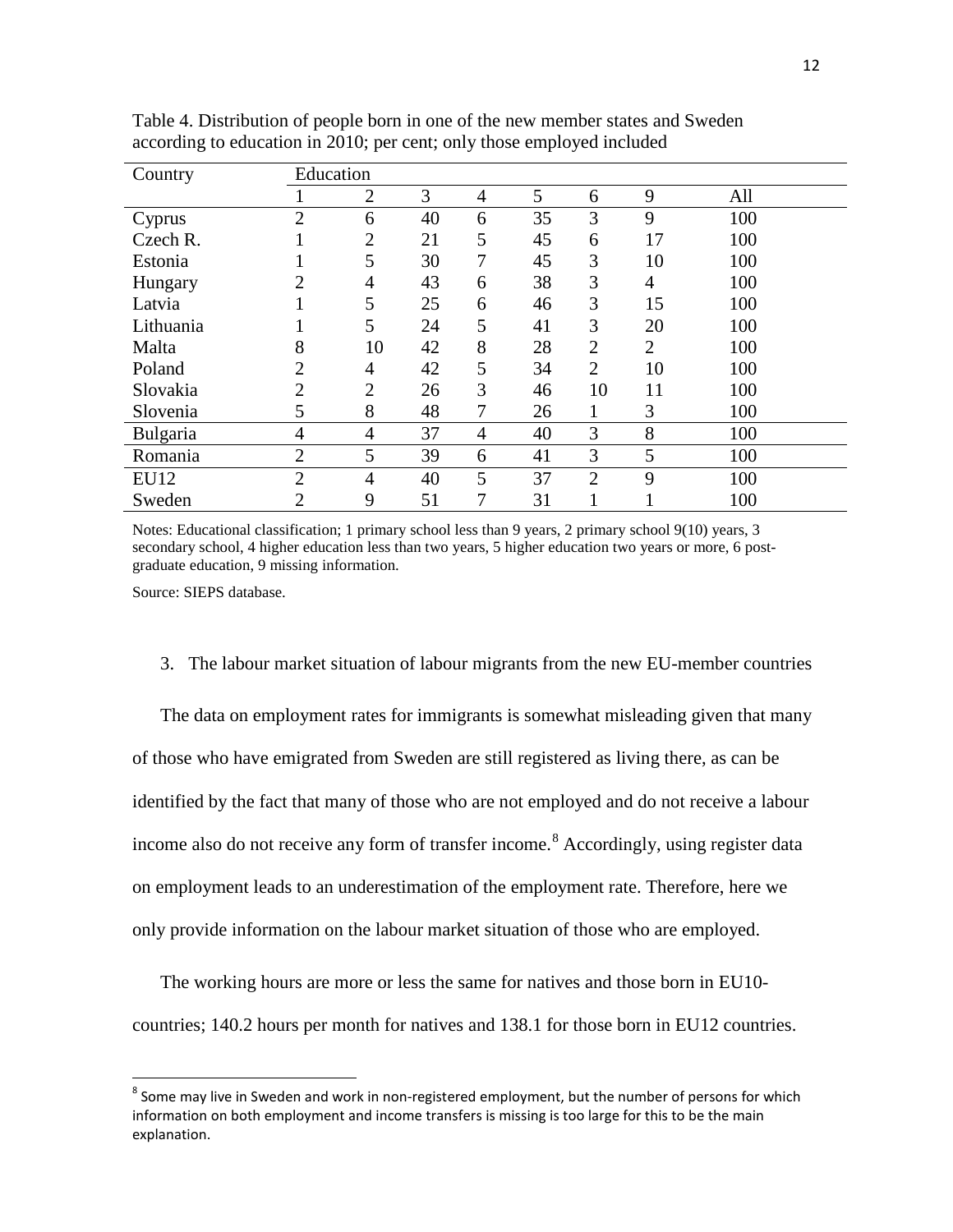While there are some problems in the statistics regarding the number of hours worked at full time, such problems should be more or less the same for all groups. Men work more hours on average than women, although this difference is not very large, indicating that even if part-time work is more common among women than men, women are most often working long part-time. The hours worked are 146.1 hours for native men per month and 145.1 for EU12-born men, as well as 135.7 hours for native born women and 134.8 hours for EU12-born women.

Table 5 shows that monthly wages of full-time work are more or less the same for immigrants and natives. As previously mentioned, those born in EU12 countries are more educated than those born in Sweden. Estimations of Mincer wage equations (with age, gender, country of birth and education as explanatory variables) show that the immigrants have slightly lower wages than natives, albeit with rather small differences. For all EU12 countries taken together, the wage is 5.7 per cent lower for men and 6.3 per cent lower for women in 2010 for whose who have arrived 2000–2010, when controlling for age and education. If dummies are included for each country, we find that the estimates differ between countries. For men, the largest negative effects in 2010 are found for Romania and Bulgaria (10.5 and 11.5 per cent respectively), and for Lithuania (10.9 per cent) in the case of women for all who have migrated from these countries. These wage differences may be due to over-education or low seniority at the workplace, although it is not possible to observe this latter aspect in the available data.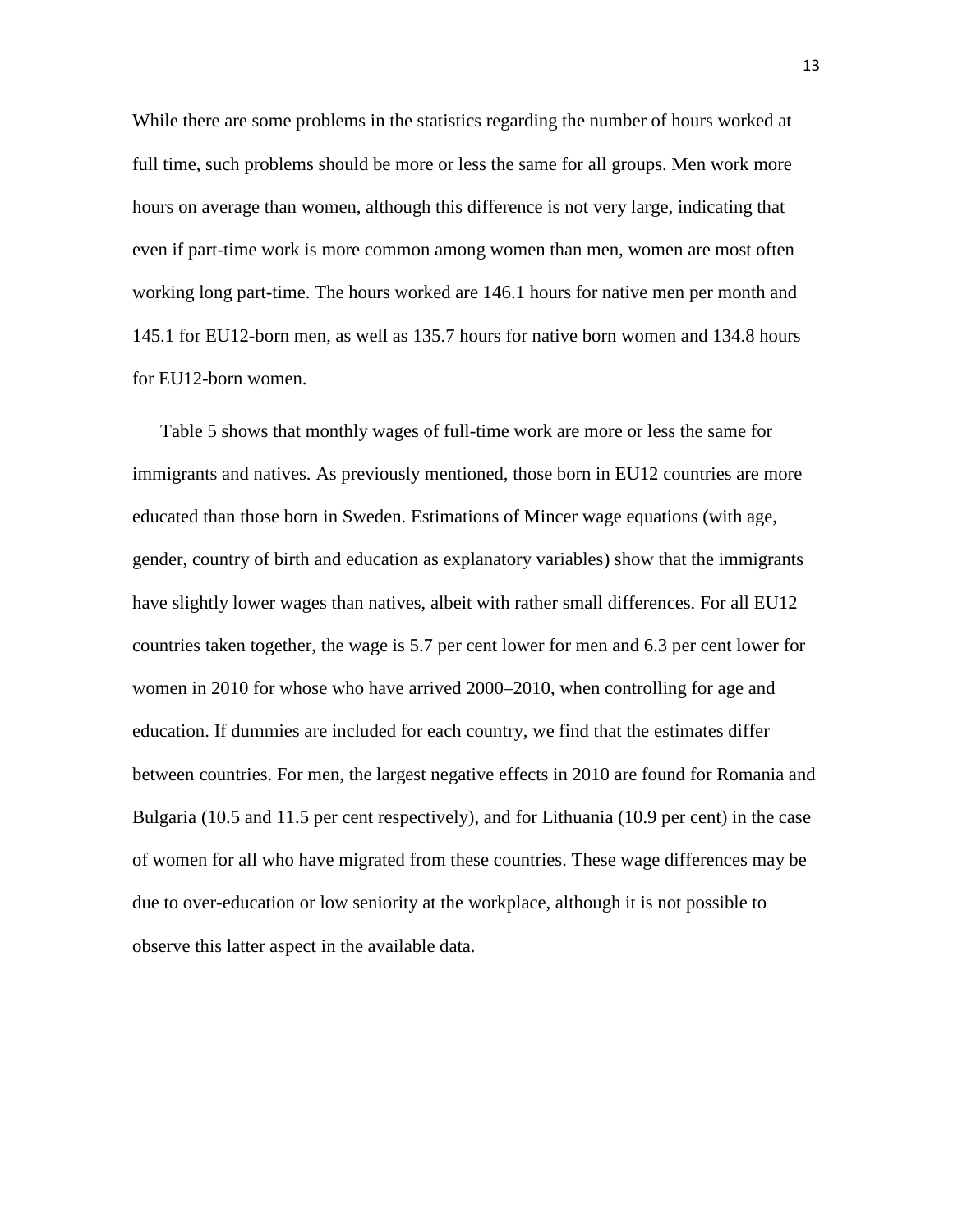| Country   |      |       |      |
|-----------|------|-------|------|
|           | Men  | Women | All  |
| Cyprus    | 35.3 | 28.9  | 32.4 |
| Czech R.  | 33.9 | 28.9  | 30.9 |
| Estonia   | 33.8 | 25.5  | 26.9 |
| Hungary   | 33.9 | 28.5  | 30.6 |
| Latvia    | 32.9 | 25.8  | 27.3 |
| Lithuania | 32.0 | 24.7  | 26.7 |
| Malta     | 31.7 | 25.2  | 28.2 |
| Poland    | 31.3 | 26.0  | 27.5 |
| Slovakia  | 36.7 | 30.1  | 32.2 |
| Slovenia  | 27.9 | 25.2  | 26.3 |
| Bulgaria  | 28.8 | 26.4  | 27.2 |
| Romania   | 29.8 | 26.6  | 27.7 |
| EU12      | 31.4 | 26.4  | 27.9 |
| Sweden    | 31.9 | 25.9  | 28.4 |

Table 5. Monthly wage (for those working less than full-time the wage is recalculated to full-time wage) among those born in one of the new member states and Sweden aged 16-64 in 2010; in thousands SEK

Notes: Only those employed are included. There are immigrants who have arrived from the areas of the present states Estonia, Latvia, Lithuania and Slovenia who are registered as immigrants from Soviet Union and Yugoslavia. It has not been possible to separate those from others registered as immigrants from Soviet Union and Yugoslavia.

Source: SIEPS database.

It is perhaps surprising that immigrants from the EU12 countries have more or less the same distribution across industries as natives (see table 6). The main exception is a small immigrant overrepresentation in construction and the health sector, as well as an underrepresentation in public administration. Comparing immigrants from different EU12 countries,we find that those born in Lithuania and Poland are overrepresented in construction, while those who were born Lithuania are also much overrepresented in agriculture (working in the southern part of Sweden). Naturally, there may also be differences within sectors, which are not possible to detect at this level of aggregation.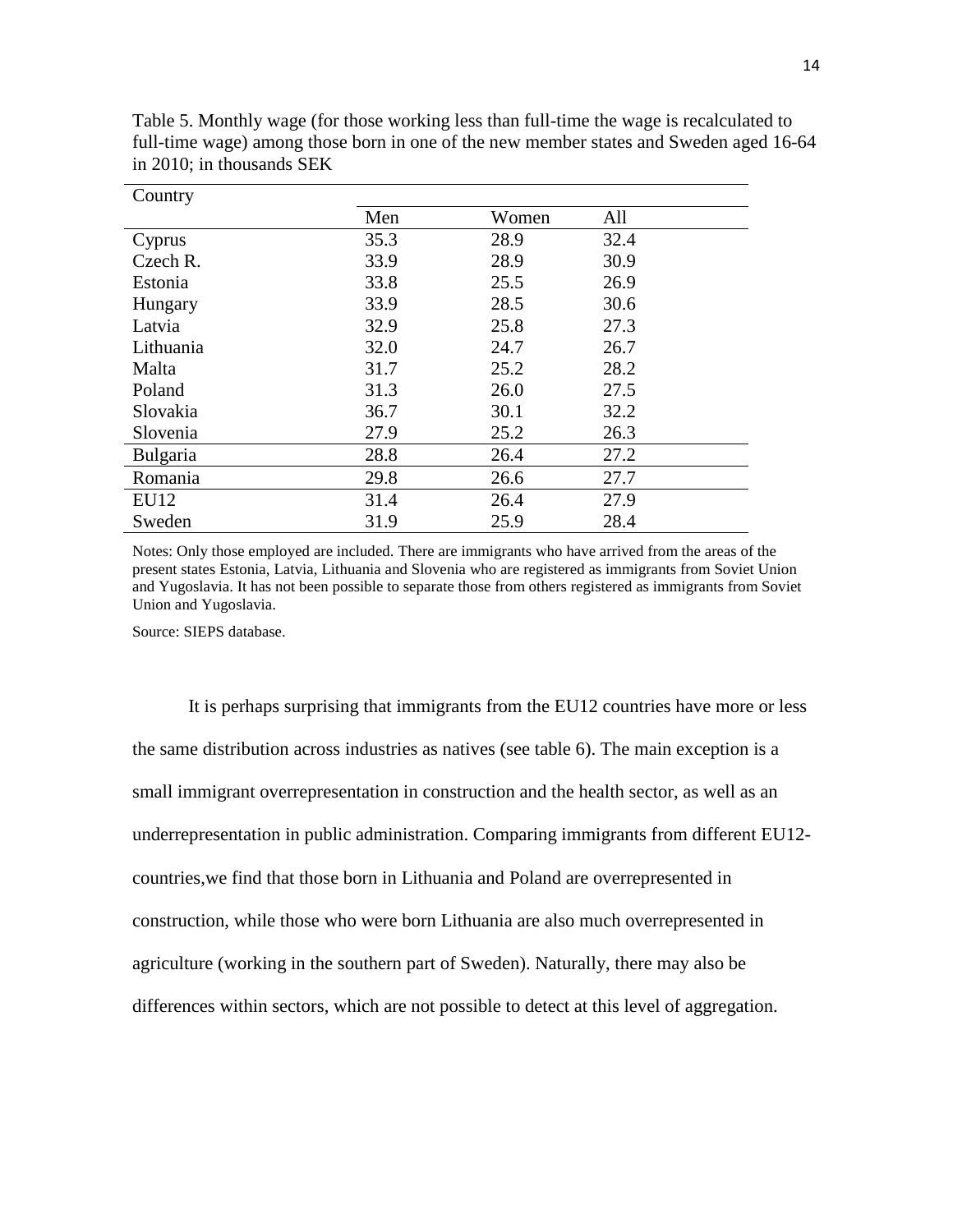| Country     | Industry |                |                |                |                |    |    |    |    |    |                |     |
|-------------|----------|----------------|----------------|----------------|----------------|----|----|----|----|----|----------------|-----|
|             | 0        |                | $\overline{2}$ | 3              | 4              | 5  | 6  | 7  | 8  | 9  | 10             | All |
| Cyprus      |          | $\overline{0}$ | 8              | $\overline{0}$ | 3              | 14 | 13 | 15 | 30 | 11 | 6              | 100 |
| Czech R.    | 2        | 4              | 14             | $\overline{0}$ | 5              | 12 | 18 | 11 | 19 | 12 | 3              | 100 |
| Estonia     |          | $\overline{2}$ | 8              | 0              | 9              | 17 | 19 | 10 | 19 | 11 | 3              | 100 |
| Hungary     |          | $\overline{0}$ | 13             |                | 6              | 17 | 17 | 12 | 22 | 8  | 4              | 100 |
| Latvia      | 2        | 6              | 8              | $\overline{0}$ | 11             | 14 | 21 | 8  | 15 | 12 | 3              | 100 |
| Lithuania   |          | 13             | 9              | $\overline{0}$ | 18             | 12 | 17 | 6  | 12 | 9  | $\overline{c}$ | 100 |
| Malta       | $\theta$ | $\overline{0}$ | 20             | $\mathbf{0}$   | $\overline{2}$ | 13 | 18 | 13 | 10 | 23 | $\overline{0}$ | 100 |
| Poland      |          | $\overline{2}$ | 12             | $\overline{0}$ | 14             | 14 | 18 | 8  | 19 | 8  | 3              | 100 |
| Slovakia    |          | $\overline{2}$ | 14             | $\theta$       | 5              | 12 | 13 | 14 | 27 | 10 | 2              | 100 |
| Slovenia    |          | $\overline{0}$ | 20             | $\mathbf{0}$   | 5              | 19 | 19 | 8  | 16 | 7  | 4              | 100 |
| Bulgaria    |          | 1              | 11             | $\mathbf{0}$   | 6              | 16 | 17 | 11 | 17 | 16 | 3              | 100 |
| Romania     |          |                | 18             | $\mathbf{0}$   | 6              | 15 | 18 | 10 | 20 | 8  | 3              | 100 |
| <b>EU12</b> |          | 3              | 13             | $\overline{0}$ | 11             | 15 | 18 | 9  | 19 | 9  | 3              | 100 |
| Sweden      |          | $\overline{2}$ | 14             |                | 7              | 19 | 16 | 11 | 16 |    | 6              | 100 |

Table 6. Distribution of people born in one of the new member states and Sweden according to industry in 2010; per cent

Note: Industry classification; 0 not classified, 1 agriculture, forestry, fishing, 2 manufacturing, mining, 3 public utilities, 4 construction, 5 trade, communication, 6 financial services, business services, 7 education, 8 health care, 9 personal and cultural services, 10 public administration.

Source: SIEPS database.

#### 4. The effects on the labour market and the public sector in Sweden<sup>[9](#page-13-0)</sup>

The flow of migrants from the EU12 to Sweden is small compared to the total Swedish labour market, as well as the total immigration to Sweden. If anything, the effects on wages and unemployment are thus small for the labour market as a whole. Moreover, meta studies on the labour market effects of immigration have also shown small or no effects.<sup>[10](#page-16-0)</sup> The increase in labour supply, which should lead to lower wages, is counteracted by immigrants and natives being complements in the production process, or alternatively by migrationinduced capital formation or capital import. The negative wage effects are most likely found in parts of the labour market where many migrants are arriving, with those working there being "locked in" in such labour markets.

<span id="page-16-1"></span><span id="page-16-0"></span> $9$  See Wadensjö et al. (2012) for a discussion of the economic effects of EU12 immigration. For recent general surveys of the effects of immigration, see Okkerse (2008) and Pekkala Kerr and Kerr (2011).  $^{10}$  See Longhi et al. (2005a, 2005b, 2008).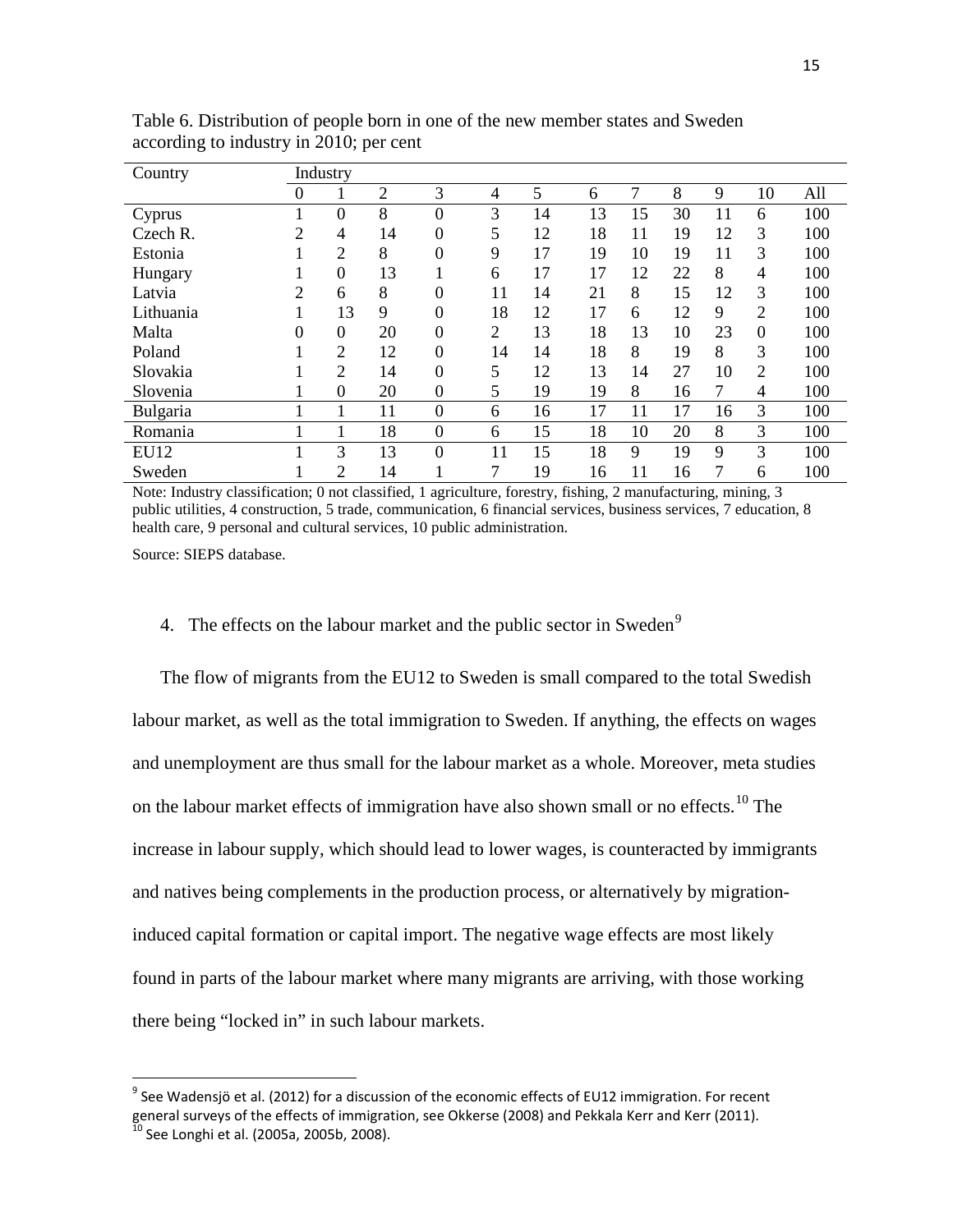There has been renewed interest in the labour market consequences of immigration in recent years, with added focus on placing empirical estimates in the context of labour demand theory and substitutability of types of labour [\(Card, 2001, 2009;](imap://eskil@mbox.su.se:143/fetch%3EUID%3E.INBOX%3E67623#b14) [Borjas, 2003;](imap://eskil@mbox.su.se:143/fetch%3EUID%3E.INBOX%3E67623#b8) Borjas et al. [2008;](imap://eskil@mbox.su.se:143/fetch%3EUID%3E.INBOX%3E67623#b11) [Manacorda et al](imap://eskil@mbox.su.se:143/fetch%3EUID%3E.INBOX%3E67623#b34)*.*, 2012; Ottaviano [and Peri, 2012\)](imap://eskil@mbox.su.se:143/fetch%3EUID%3E.INBOX%3E67623#b37). A review of the cited studies reveals considerable disagreement concerning the magnitudes of key substitution elasticities and, therefore, the overall economic impact of immigration. Such disagreement calls for empirical studies of the immigration wage effect that build on transparent and convincing identification strategies.

Health is one sector to which many foreign born are coming (not only immigrants from EU12 countries). Of those gaining a license to be a medical doctor in Sweden in recent years, more than half received their degree outside Sweden. While some of them are Swedish born individuals who have studied abroad and return after completing their exams, others are foreign born who became employed in Sweden. One of the larger groups of new doctors completed their exams in Poland. If the inflow of medical doctors had not taken place, the wages for doctors would have been higher.<sup>[11](#page-16-1)</sup> Moreover, another likely effect would have been a political decision leading to the faster expansion of the number enrolled in medicine studies. Medical doctors have the highest wages of all occupational groups in Sweden, and thus immigration is hardly leading to people leaving this occupation for others. Furthermore, there is no unemployment among medical doctors in Sweden.

Many migrants also work as nurse aids and in old age care. It is difficult to recruit native Swedes to such jobs in the sparsely populated northern part of Sweden, while young people, and especially women, continuing to higher education and leaving for the cities at

<span id="page-17-0"></span> $11$  Per Lundborg, SULCIS, Stockholm University has a research project on this topic. His preliminary results are indicating wage effects.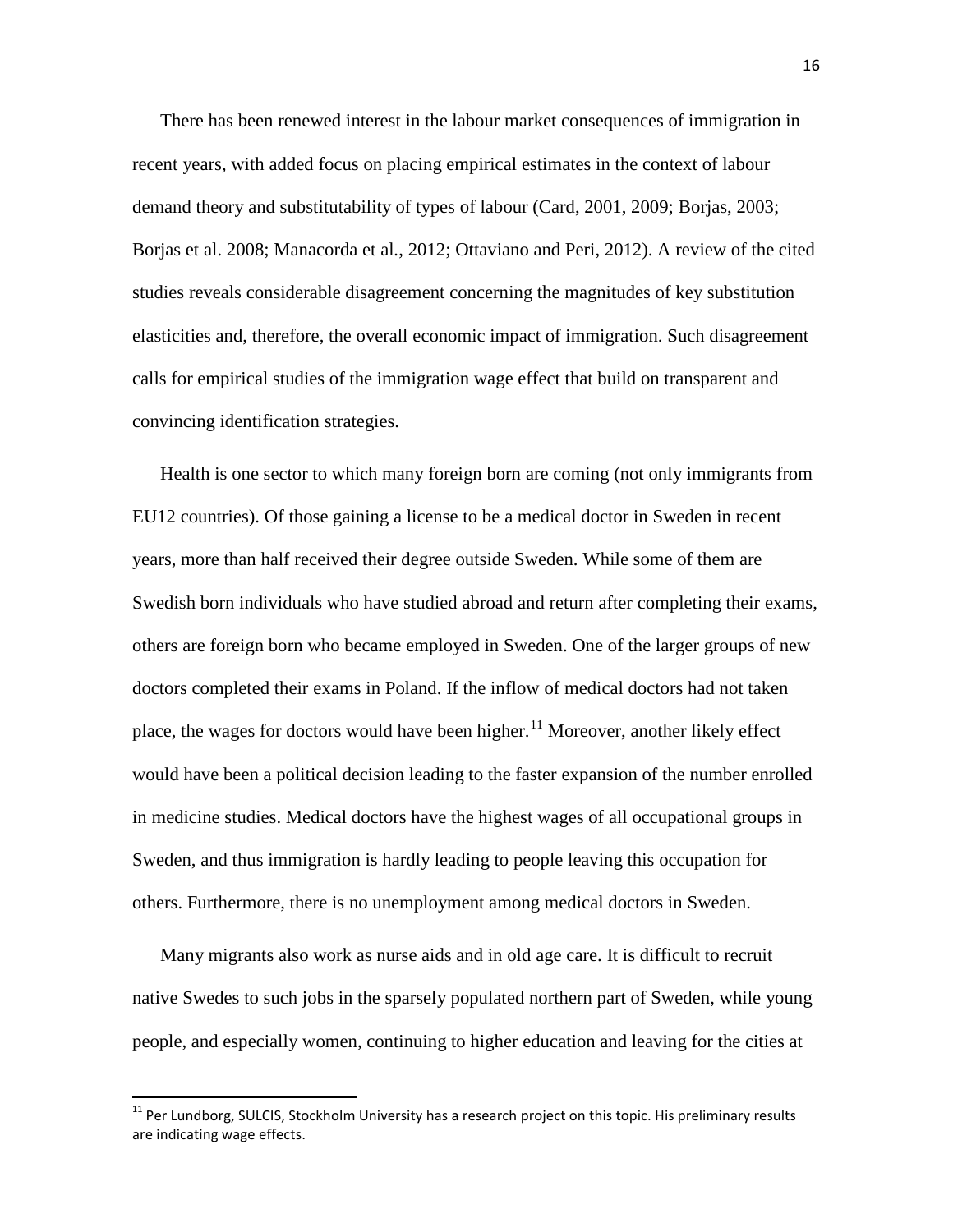the same time as the population is ageing in such areas. The solution has been the recruitment of migrant women into care jobs, who alternatively become self-employed and offer their services to the municipalities.<sup>[12](#page-17-0)</sup>

Migrants from EU12 countries are also overrepresented in construction, while the same discussion being valid here as for medical doctors. However, the inflow is smaller in this case compared to the size of the specific labour market, while the outflow to other occupations is larger and there is some unemployment among construction workers, albeit not very large (around 4 per cent in September 2012). The low unemployment in this sector can be partly explained by a relatively new tax deduction scheme (called ROT) when hiring people for repairing and renovating privately owned dwellings. This has prompted a large expansion of demand for people able to undertake such work, including those from Poland and the Baltic states. There have been some conflicts between unions and employers using posted workers from EU12 countries in this area.<sup>[13](#page-18-0)</sup>

Resources are redistributed by the public sector through people paying taxes and receiving income transfers and public consumption. The income redistribution is mainly transferred from those of an active age to those who are young or old, from those of an active age who are employed to those of an active age who are out of work, and from those with high labour incomes to those with low labour incomes. The migrants from EU12 countries are of active age, are employed (or at least to a low extent receiving income transfers when out of work), and do not have low incomes on average when employed. Accordingly, this means that the redistribution is from the labour migrants to the rest of the population. Prior to the enlargement in 2004, there were worries that the immigrants from

<span id="page-18-1"></span><span id="page-18-0"></span><sup>&</sup>lt;sup>12</sup> See Hedberg and Pettersson (2012).<br><sup>13</sup> There is not any study of the wage effect of immigration for the construction sector in Sweden, but it is not unlikely that there is a negative wage effect as is found in Norway. See Bratsberg and Raaum (2012)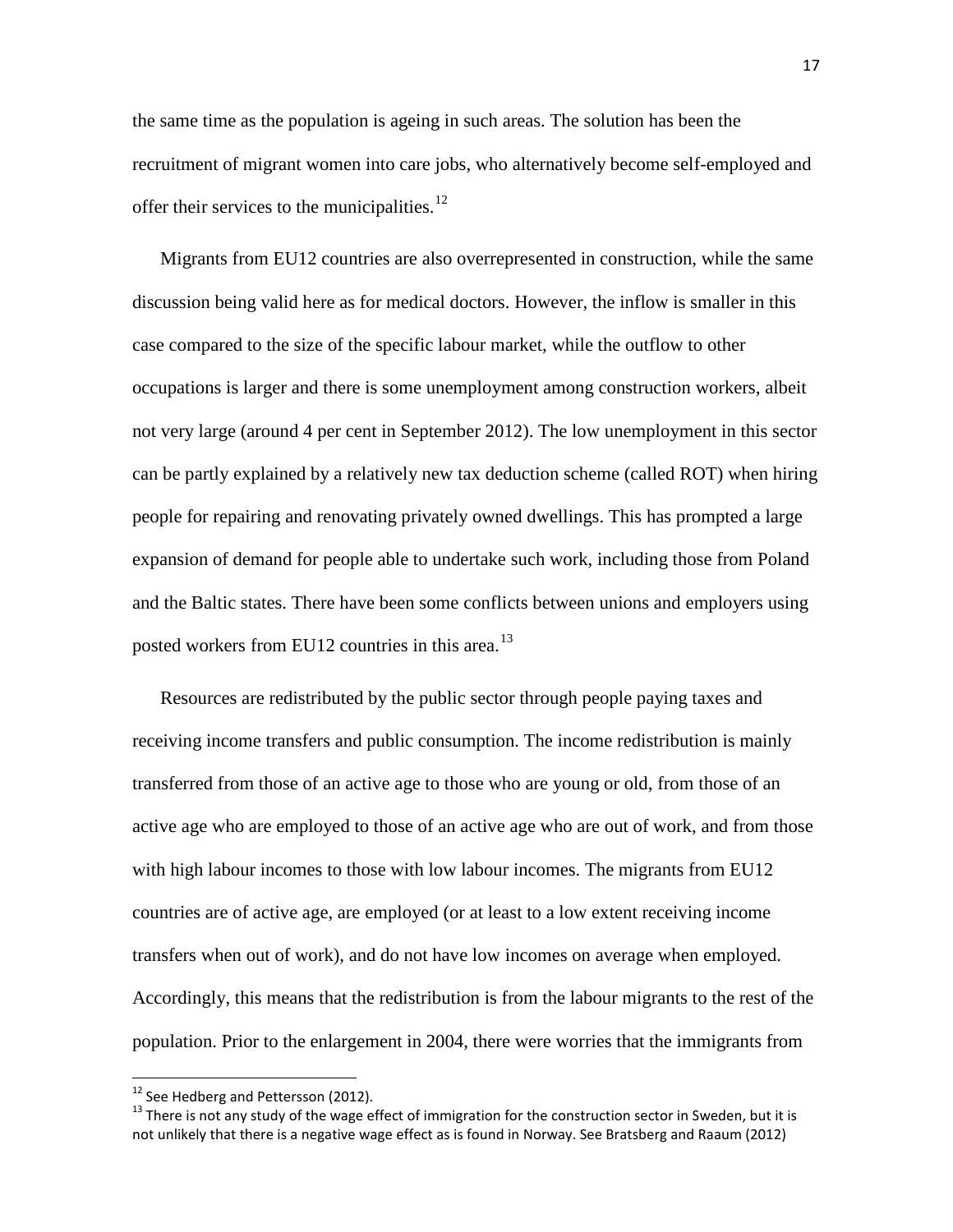EU12 countries would be overrepresented in the income transfer programs; however, this has not been the case. The migrants have been underrepresented in those programs, which should not be considered surprising given that there is a waiting period in several of the programs prior to a person becoming eligible for compensation.

#### 5. The effects of the crisis on migration

The economic crisis that started in 2008 only lasted for a short period in Sweden. The GDP decline was 0.6 per cent in 2008 and 5.0 per cent in 2009, when the export industry lost many of its customers and laid off workers or let them work on a short-term basis, particularly in the western part of the country. However, the economy swiftly recovered and GDP increased by 6.6 percent in 2010 and 3.9 per cent in 2011, and increased also 2012. Employment has increased during recent years, although the unemployment rate remains higher than before the crisis started in 2008.

Labour immigration declined somewhat in 2008, but has subsequently increased slightly. Moreover, other forms of immigration, such as refugee immigration and that of family members of those already living in Sweden have increased even more. In fact, Sweden is the European country accepting the most refugees relative to its population size. $14$ 

Immigration from EU12 countries is around the same as before the crisis, but labour immigration from countries outside the EU has increased. The number of non-EU nationals gaining a work permit was 16,543 in 2012, compared to 14,722 in 2011 and 13,612 in 2010. The main countries gaining work permits in 2012 were Thailand (5,784, mainly

<sup>&</sup>lt;sup>14</sup> See OECD (2011).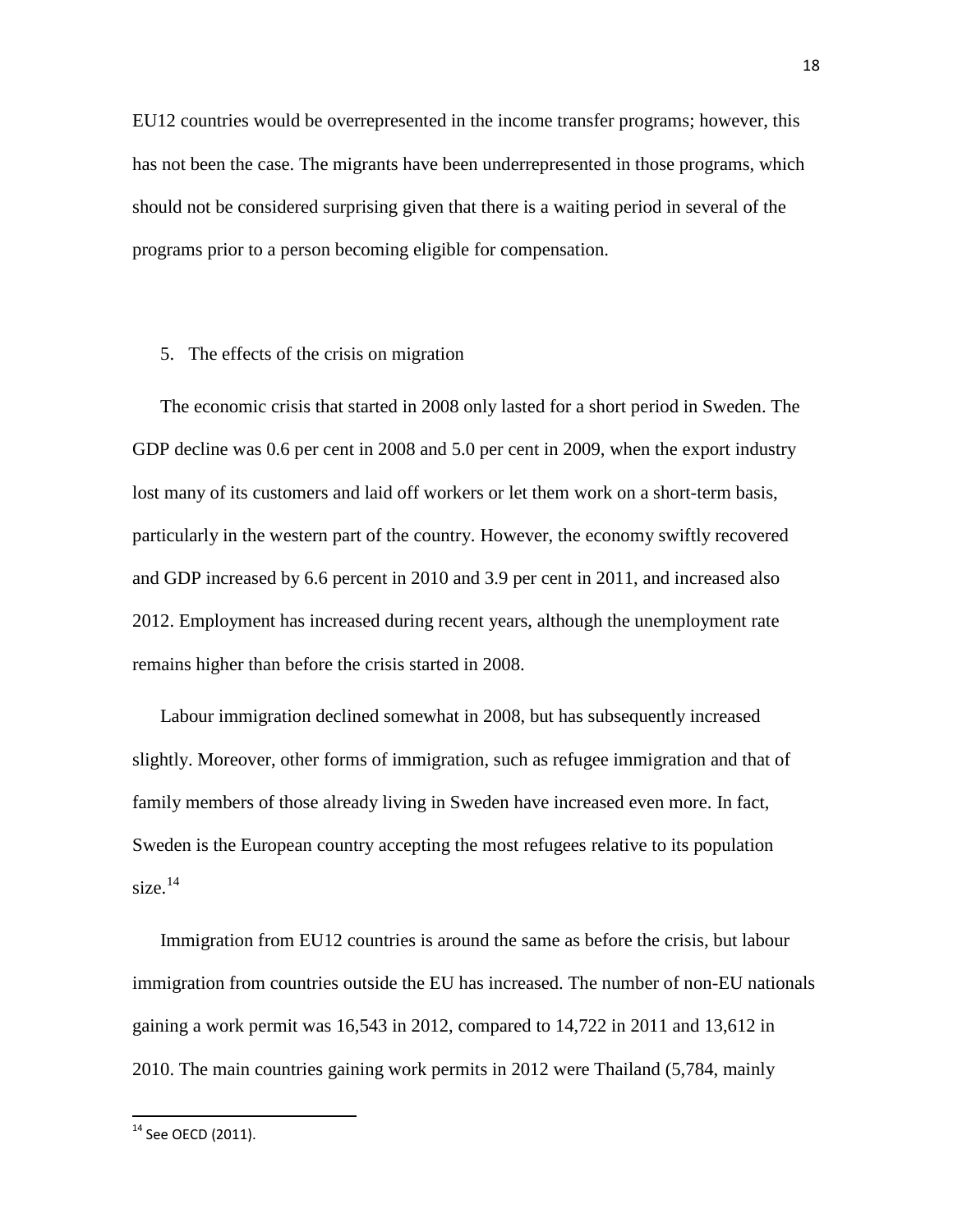seasonal workers), India (2,725, IT specialists) and China (888, both skilled and unskilled), followed by Turkey, Iran, Ukraine, Syria, Pakistan, the United States and Iraq. The current crisis in Syria has prompted an increase of both its labour migrants and refugees.

#### 6. An evaluation of the experiences of the post-enlargement migration

Sweden is experiencing a period of economic growth at present, even if it is slowing down due to a decline in demand from other European countries. As long as the Swedish economy is growing, there will likely be an increased labour migration from the new EU member states and other countries to Sweden. Politically (in Parliament and also public opinion), there is a strong support for a labour market open for labour immigrants.

However, some problems related to labour migration have been the focus of political debate, having already led to some policy changes, and indeed may lead to further changes of the immigration policy. We will mention here some of these problems.

The working conditions of (summer) seasonal workers from countries outside the EU/EEA have been much discussed during the last three years. Many did not receive pay for their work due to bankruptcies, or received only very low pay. This has led to the regulation for companies from outside the EU/EEA hiring seasonal workers to be registered in Sweden and having to leave a bank guarantee for their wages. This had prompted an expansion of companies of the same type, but rather with employees and employers from EU/EEA countries, and with the same problems as a result.

The conditions of those employed by temporary work agencies in other EU countries, especially Poland, yet working in Sweden, has also been debated.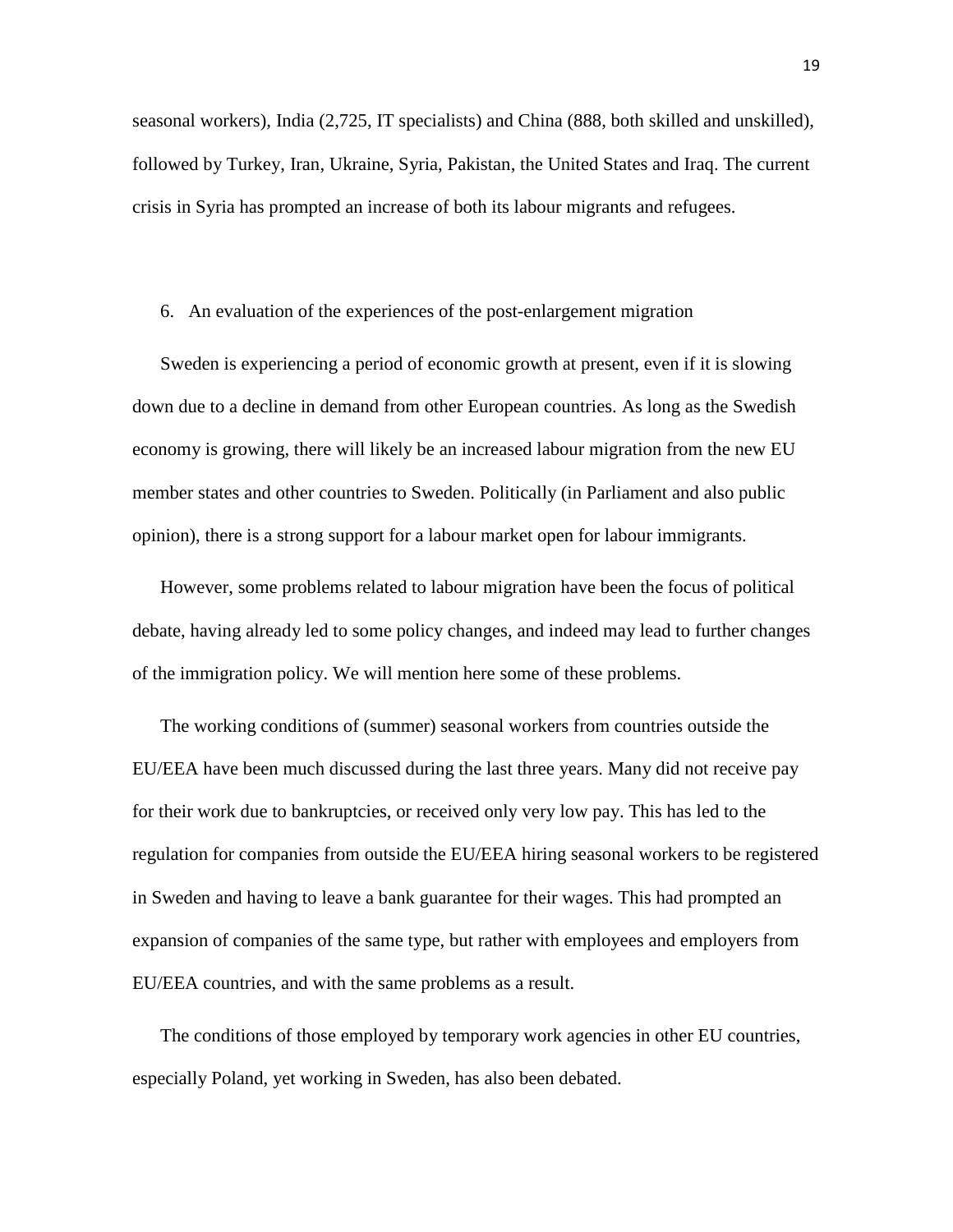There have been some examples of companies who have two different wage agreements with the foreign workers they employ: one to show to the Migration Authority to gain the work permit and a lower one that states the actual pay.

Proposals have been put forward to maintain the present rules yet strengthen the control of the rules actually being followed. The minister of Immigration stated in Parliament in February 2013 that he will put forward a proposal to the Parliament to provide the Migration Authority with more resources and a mandate to control the agreements for workers coming from outside the EU/EES. It was put forward in April 2014 (Regeringens Proposition 2013/14: 227). It will lead to legal changes valid from autumn 2014.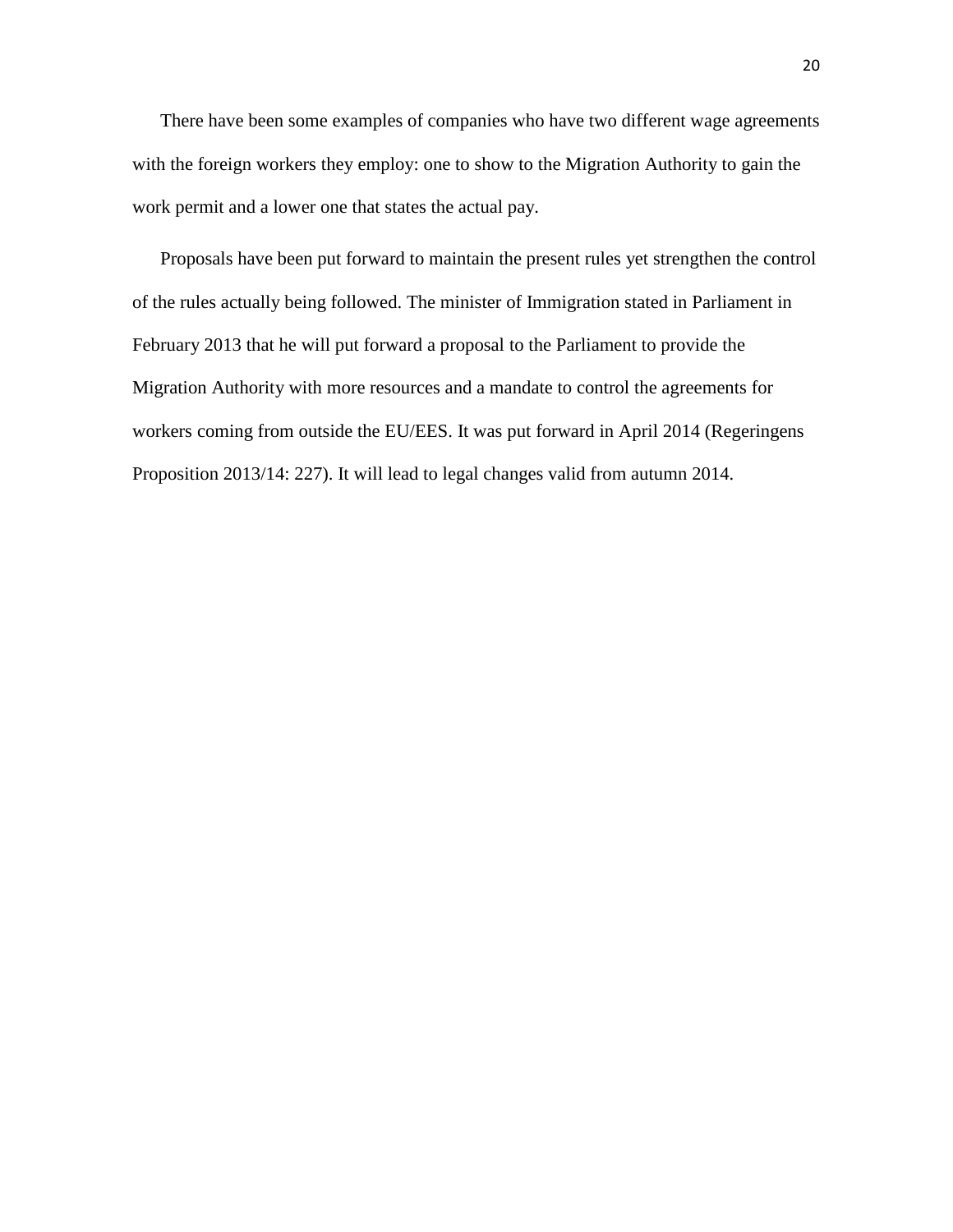References

Boguslaw, Julia (2012), *Svensk invandringspolitik under 500 år*, Studentlitteratur, Lund. [Borjas, George \(2003\)](imap://eskil@mbox.su.se:143/fetch%3EUID%3E.INBOX%3E67623#b8), "The labor demand curve *is* downward sloping: Reexamining the impact of immigration on the labor market", *Quarterly Journal of Economics*, **118**(4), pp. 1737–1744.

Borjas, George*,* [Jeffrey Grogger and Gordon H. Hanson](imap://eskil@mbox.su.se:143/fetch%3EUID%3E.INBOX%3E67623#b11) (2008), "*Imperfect substitution between immigrants and natives: A reappraisal*", NBER WP 13887.

Bratsberg, Bernt and Oddbjørn Raaum (2012), ["Immigration and Wages: Evidence from](http://ideas.repec.org/a/ecj/econjl/v122y2012i565p1177-1205.html)  [Construction"](http://ideas.repec.org/a/ecj/econjl/v122y2012i565p1177-1205.html), *[Economic Journal](http://ideas.repec.org/s/ecj/econjl.html)*, **122**(565), pp. 1177–1205.

Doyle, Nicola, Gerry Hughes and Eskil Wadensjö (2006), *Freedom of Movement for Workers from Central and Eastern Europe. Experiences in Ireland and Sweden*, Swedish Institute for European Policy Studies (SIEPS), Report 2006:5.

[Card, David \(2001\), "Immigrant inflows, native outflows and the local labor market](imap://eskil@mbox.su.se:143/fetch%3EUID%3E.INBOX%3E67623#b14)  [impacts of higher immigration",](imap://eskil@mbox.su.se:143/fetch%3EUID%3E.INBOX%3E67623#b14) *Journal of Labor Economics,* **19**(1), pp. 22–64.

Card, David (2009), "*Immigration and inequality*", NBER WP 14683.

Gerdes, Christer and Eskil Wadensjö (2008), "*Immigrants from the New EU Member States and the Swedish Welfare State*", Swedish Institute for European Policy Studies (SIEPS), Report 2008:9.

Gerdes, Christer and Eskil Wadensjö (2009), ["Post-Enlargement Migration and Labour](http://www.iza.org/en/webcontent/publications/papers/viewAbstract?dp_id=3586)  [Market Impact in Sweden", in Martin Kahanec and Klaus F. Zimmermann \(eds.\),](http://www.iza.org/en/webcontent/publications/papers/viewAbstract?dp_id=3586) *EU [Labor Markets After Post-Enlargement Migration](http://www.iza.org/en/webcontent/publications/papers/viewAbstract?dp_id=3586)*, Springer Verlag, Berlin.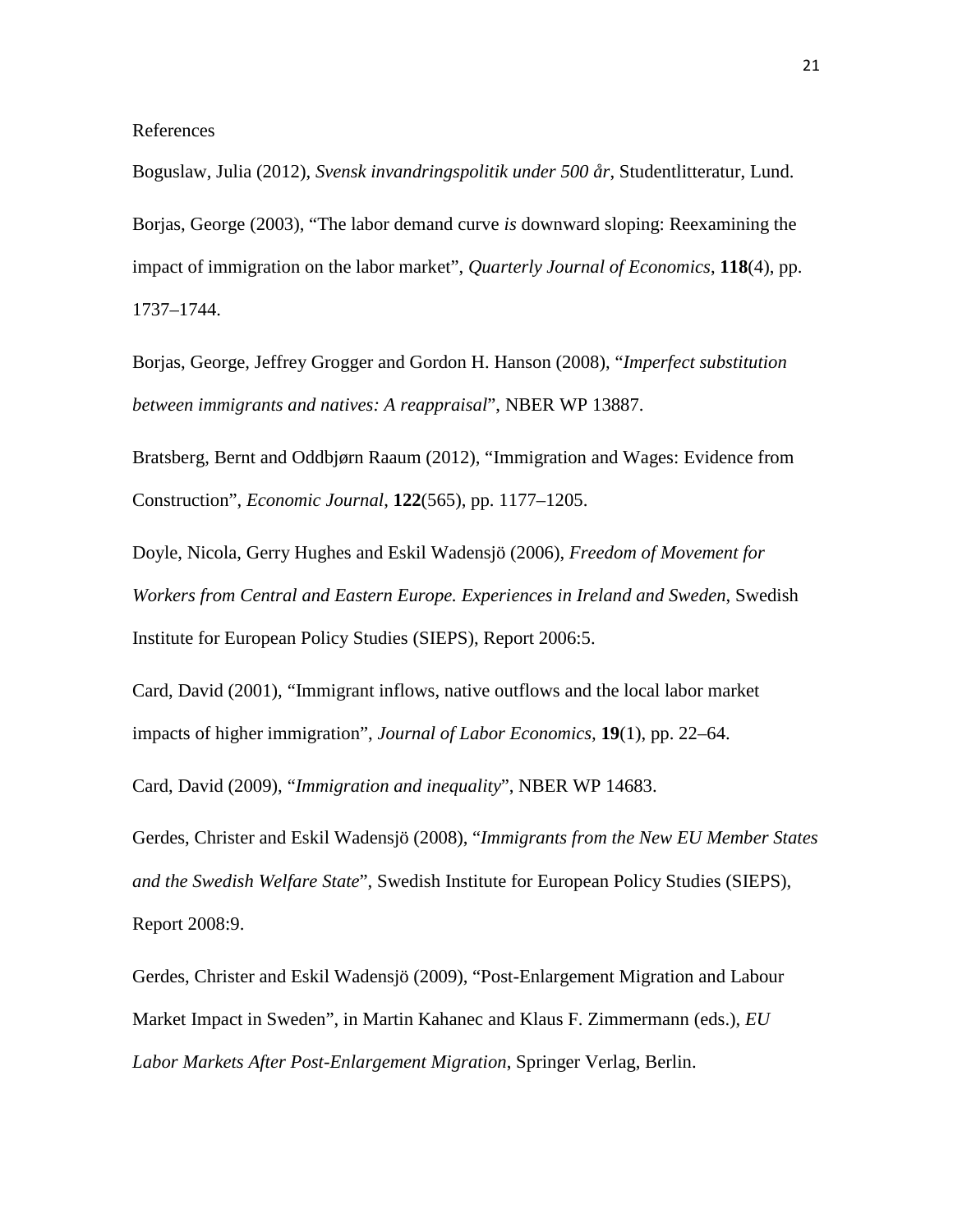Hedberg, Charlotta and Katarina Pettersson (2012), "Disadvantage, Ethnic Niching or Pursuit of a Vision? Motives of Immigrant Women Care Entrepreneurs in the Ageing Swedish Society", *Journal of International Migration and Integration*, **13**(4), pp. 423–440. Longhi, Simonetta, Peter Nijkamp and Jacques Poot (2005a), "A Meta-Analytic Assessment of the Effect of Immigration on Wages", *Journal of Economic Surveys*, **19**(3), pp. 451–477.

Longhi, Simonetta, Peter Nijkamp and Jacques Poot (2005b), "The Fallacy of "Job Robbing": A Meta-Analyses of Estimates of the Effect of Immigration on Employment", *Journal of Migration and Refugee Issues*, **1**(4), pp. 131–152.

Longhi, Simonetta, Peter Nijkamp and Jacques Poot (2008), "*Meta-Analysis of Empirical Evidence on the Labour Market Impacts of Immigration*", IZA DP 3418.

[Manacorda, Marco, Alan Manning and Jonathan Wadsworth \(2012\), "](imap://eskil@mbox.su.se:143/fetch%3EUID%3E.INBOX%3E67623#b34)The impact of immigration on the structure of wages: Theory and evidence from Britain", *Journal of the European Economic Association* , **10**(1), pp. 120–151.

OECD (2011). *International Migration Outlook: SOPEMI 2011*. Paris: OECD Publishing. Okkerse, Liesbet (2008), "How to measure labour market effects of immigration: a review", *Journal of Economic Surveys*, **22**(1), pp. 1–30.

Olli Segendorf, Åsa and Tommi Teljosuo (2011), *Sysselsättning för invandrare – en ESOrapport om arbetsmarknadsintegration*, Rapport till Expertgruppen för studier i offentlig ekonomi 2011:5.

[Ottaviano, Gainmarco I.P. and](imap://eskil@mbox.su.se:143/fetch%3EUID%3E.INBOX%3E67623#b37) Giovanni Peri (2012), "Rethinking the effect of immigration on wages", *Journal of the European Economic Association*, **10**(1), pp. 152–197.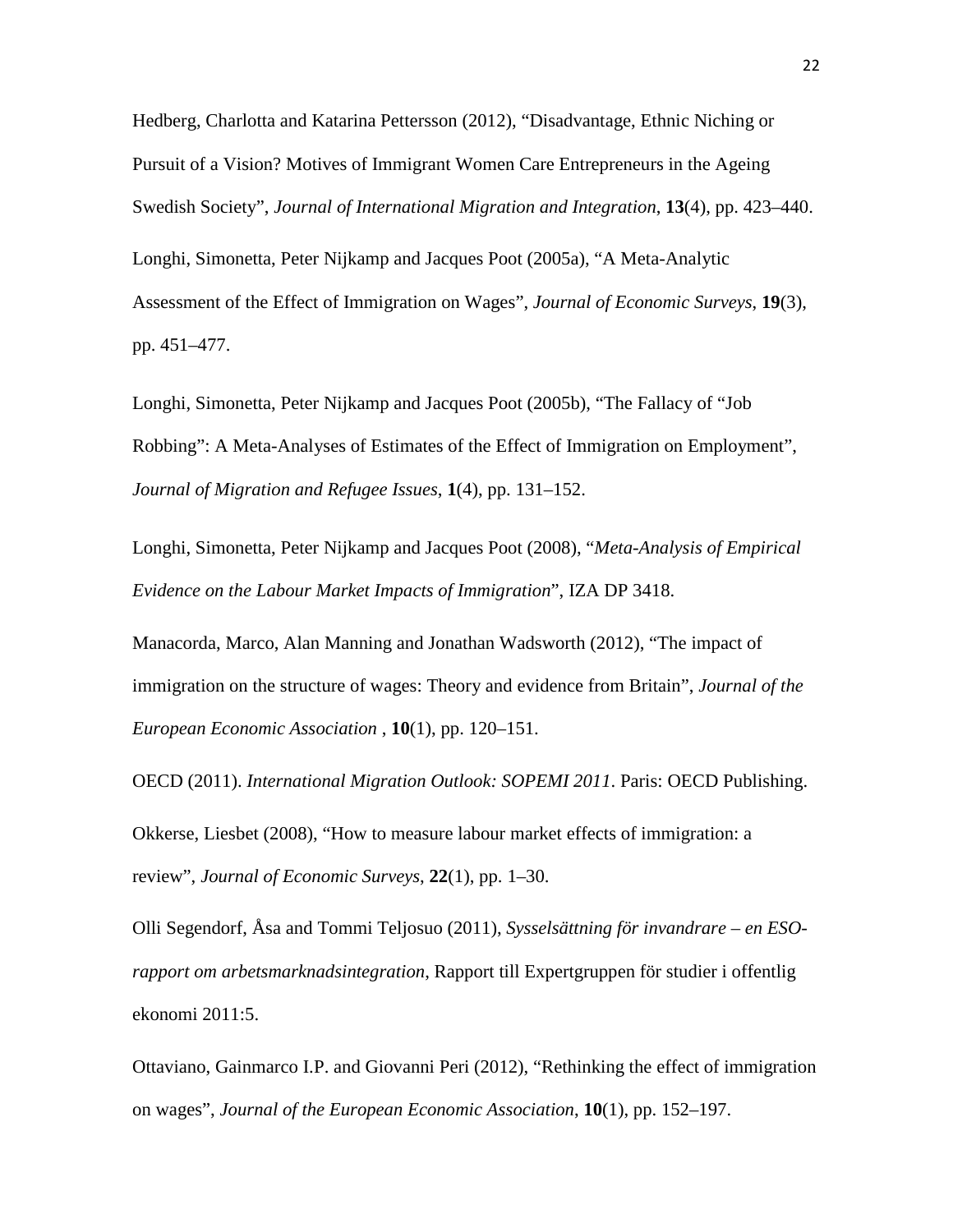Pedersen, Peder J., Marianne Røed, and Eskil Wadensjö (2008), *The Common Nordic Labor Market at 50*, TemaNord 2008:506, Copenhagen.

Pekkala Kerr, Sari and William R. Kerr (2011), "Economic Impacts of Immigration: A Survey", *Finnish Economic Papers*, **24**(1), pp. 1–32.

Wadensjö, Eskil (2012), *Framtidens migration*, Underlagsrapport 5 till

Framtidskommissionen, Statsrådsberedningen, Stockholm.

Wadensjö, Eskil, Martin Ruhs and Aleksandra Wójcicka (2012), *Labour Migration: What's in it for us? Experiences from Sweden, the UK and Poland*, FORES, Stockholm.